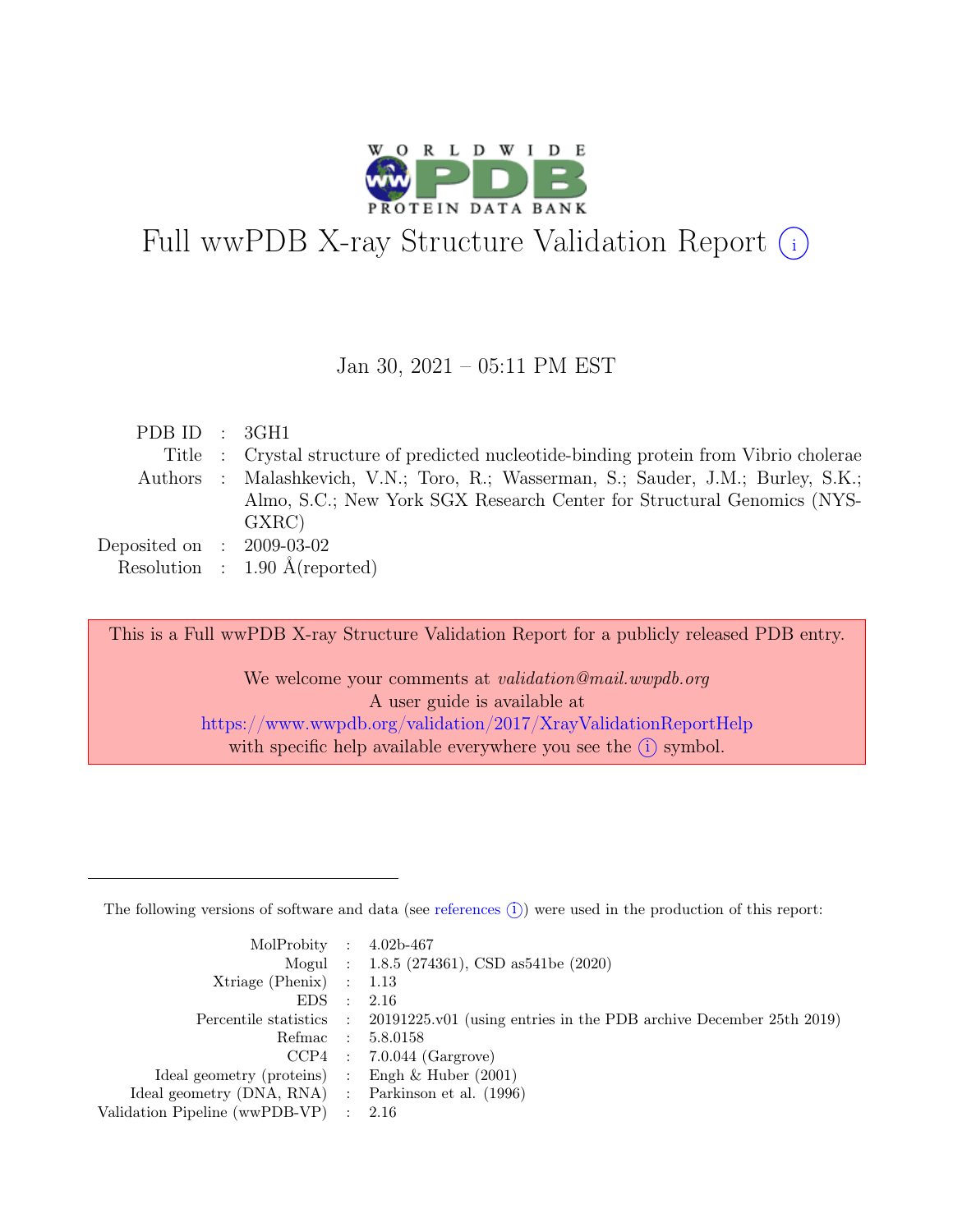# 1 Overall quality at a glance  $(i)$

The following experimental techniques were used to determine the structure: X-RAY DIFFRACTION

The reported resolution of this entry is 1.90 Å.

Percentile scores (ranging between 0-100) for global validation metrics of the entry are shown in the following graphic. The table shows the number of entries on which the scores are based.



| Metric                | Whole archive<br>$(\#Entries)$ | Similar resolution<br>$(\# \text{Entries}, \text{ resolution } \text{range}(\AA))$ |
|-----------------------|--------------------------------|------------------------------------------------------------------------------------|
| $R_{free}$            | 130704                         | $6207(1.90-1.90)$                                                                  |
| Clashscore            | 141614                         | 6847 (1.90-1.90)                                                                   |
| Ramachandran outliers | 138981                         | 6760 (1.90-1.90)                                                                   |
| Sidechain outliers    | 138945                         | 6760 (1.90-1.90)                                                                   |
| RSRZ outliers         | 127900                         | $6082(1.90-1.90)$                                                                  |

The table below summarises the geometric issues observed across the polymeric chains and their fit to the electron density. The red, orange, yellow and green segments of the lower bar indicate the fraction of residues that contain outliers for  $\geq$ =3, 2, 1 and 0 types of geometric quality criteria respectively. A grey segment represents the fraction of residues that are not modelled. The numeric value for each fraction is indicated below the corresponding segment, with a dot representing fractions <=5% The upper red bar (where present) indicates the fraction of residues that have poor fit to the electron density. The numeric value is given above the bar.

| Mol | Chain  | $\vert$ Length | Quality of chain |     |                              |
|-----|--------|----------------|------------------|-----|------------------------------|
|     | А      | 462            | 6%<br>81%        | 14% | $\bullet\qquad\bullet\qquad$ |
|     | В      | 462            | 6%<br>79%        | 15% | $\bullet\qquad\bullet\qquad$ |
|     | $\cap$ | 462            | 8%<br>76%        | 17% | .5%                          |
|     |        | 462            | $5\%$<br>79%     | 13% | $\cdot$ $\cdot$              |

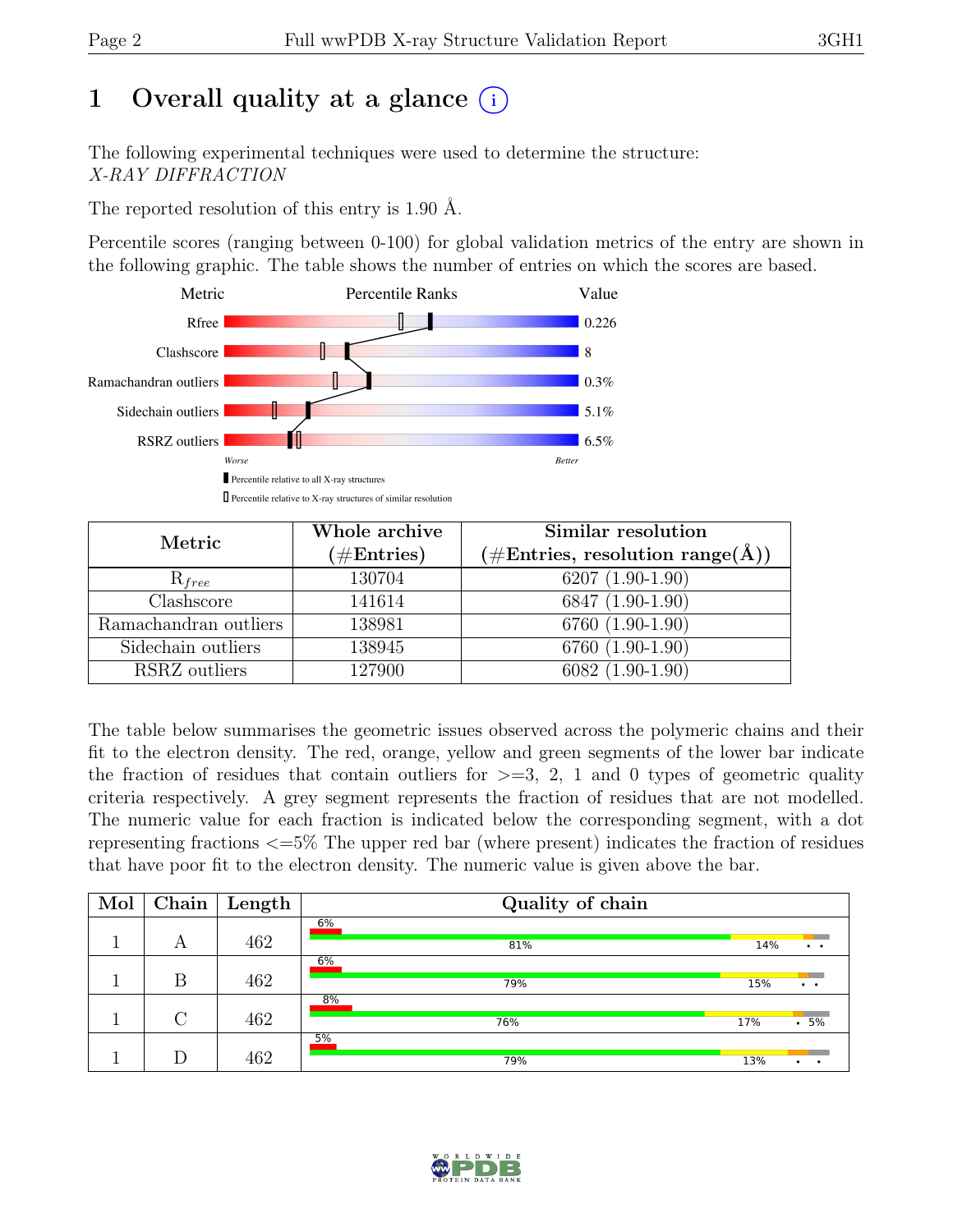# 2 Entry composition  $(i)$

There are 3 unique types of molecules in this entry. The entry contains 15320 atoms, of which 0 are hydrogens and 0 are deuteriums.

In the tables below, the ZeroOcc column contains the number of atoms modelled with zero occupancy, the AltConf column contains the number of residues with at least one atom in alternate conformation and the Trace column contains the number of residues modelled with at most 2 atoms.

| Mol | Chain | Residues |       | Atoms         |     |     |             |               | ZeroOcc   AltConf   Trace   |  |
|-----|-------|----------|-------|---------------|-----|-----|-------------|---------------|-----------------------------|--|
|     | А     | 448      | Total | C             | N   |     | S           | <sub>Se</sub> |                             |  |
|     |       |          | 3520  | 2227          | 620 | 651 | $5^{\circ}$ | -17           |                             |  |
|     | B     | 446      | Total | $\mathcal{C}$ | N   |     | S           | Se            |                             |  |
|     |       |          | 3510  | 2222          | 619 | 647 | 5           | -17           |                             |  |
|     | С     | 441      | Total | $\rm C$       | N   |     | S           | Se            | $\mathcal{D}_{\mathcal{L}}$ |  |
|     |       |          | 3464  | 2196          | 608 | 638 | 5           | -17           |                             |  |
|     |       |          | Total | $\mathcal{C}$ | N   |     | S           | Se            |                             |  |
|     | 444   | 3477     | 2203  | 610           | 642 | 5   | 17          |               |                             |  |

• Molecule 1 is a protein called Predicted nucleotide-binding protein.

There are 44 discrepancies between the modelled and reference sequences:

| Chain            | Residue        | Modelled   | Actual                   | Comment        | Reference         |
|------------------|----------------|------------|--------------------------|----------------|-------------------|
| A                | $\mathbf{1}$   | <b>MSE</b> |                          | expression tag | <b>UNP Q9KTK3</b> |
| $\mathbf{A}$     | $\overline{2}$ | <b>SER</b> |                          | expression tag | UNP Q9KTK3        |
| A                | 3              | <b>LEU</b> |                          | expression tag | UNP Q9KTK3        |
| $\mathbf{A}$     | 455            | GLU        |                          | expression tag | UNP Q9KTK3        |
| $\bf{A}$         | 456            | <b>GLY</b> |                          | expression tag | UNP Q9KTK3        |
| A                | 457            | <b>HIS</b> | -                        | expression tag | <b>UNP Q9KTK3</b> |
| $\mathbf{A}$     | 458            | <b>HIS</b> |                          | expression tag | UNP Q9KTK3        |
| $\mathbf{A}$     | 459            | <b>HIS</b> | $\overline{a}$           | expression tag | UNP Q9KTK3        |
| $\mathbf{A}$     | 460            | <b>HIS</b> | $\overline{\phantom{0}}$ | expression tag | UNP Q9KTK3        |
| $\mathbf{A}$     | 461            | <b>HIS</b> |                          | expression tag | UNP Q9KTK3        |
| A                | 462            | <b>HIS</b> | $\qquad \qquad -$        | expression tag | <b>UNP Q9KTK3</b> |
| $\boldsymbol{B}$ | $\overline{1}$ | <b>MSE</b> | $\qquad \qquad -$        | expression tag | UNP Q9KTK3        |
| $\boldsymbol{B}$ | $\overline{2}$ | <b>SER</b> |                          | expression tag | UNP Q9KTK3        |
| B                | 3              | <b>LEU</b> | -                        | expression tag | UNP Q9KTK3        |
| $\boldsymbol{B}$ | 455            | GLU        | $\qquad \qquad -$        | expression tag | UNP Q9KTK3        |
| B                | 456            | <b>GLY</b> |                          | expression tag | UNP Q9KTK3        |
| B                | 457            | <b>HIS</b> | -                        | expression tag | UNP Q9KTK3        |
| B                | 458            | <b>HIS</b> | $\qquad \qquad -$        | expression tag | UNP Q9KTK3        |
| B                | 459            | <b>HIS</b> |                          | expression tag | UNP Q9KTK3        |
| B                | 460            | <b>HIS</b> |                          | expression tag | UNP Q9KTK3        |
| B                | 461            | <b>HIS</b> |                          | expression tag | UNP Q9KTK3        |

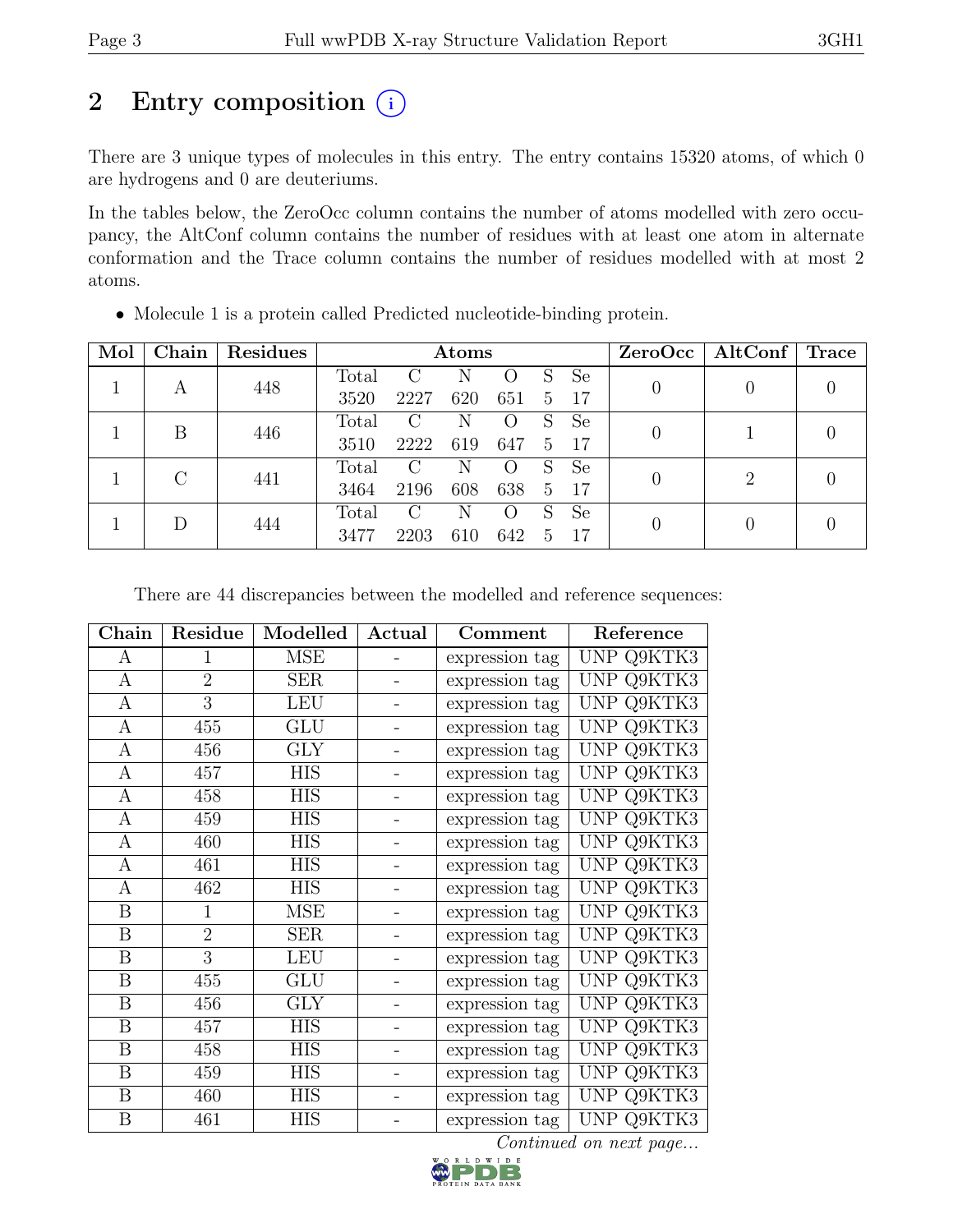| Chain          | <b>Residue</b> | Modelled   | Actual                   | Comment        | Reference  |
|----------------|----------------|------------|--------------------------|----------------|------------|
| B              | 462            | <b>HIS</b> |                          | expression tag | UNP Q9KTK3 |
| $\mathcal{C}$  | $\mathbf{1}$   | MSE        | $\overline{\phantom{0}}$ | expression tag | UNP Q9KTK3 |
| $\mathcal{C}$  | $\overline{2}$ | SER        | -                        | expression tag | UNP Q9KTK3 |
| $\mathcal{C}$  | 3              | <b>LEU</b> | $\overline{\phantom{0}}$ | expression tag | UNP Q9KTK3 |
| $\overline{C}$ | 455            | GLU        | -                        | expression tag | UNP Q9KTK3 |
| $\mathcal{C}$  | 456            | <b>GLY</b> |                          | expression tag | UNP Q9KTK3 |
| $\mathcal{C}$  | 457            | <b>HIS</b> |                          | expression tag | UNP Q9KTK3 |
| $\overline{C}$ | 458            | <b>HIS</b> |                          | expression tag | UNP Q9KTK3 |
| $\mathcal{C}$  | 459            | <b>HIS</b> | $\overline{\phantom{0}}$ | expression tag | UNP Q9KTK3 |
| $\overline{C}$ | 460            | <b>HIS</b> | -                        | expression tag | UNP Q9KTK3 |
| $\overline{C}$ | 461            | <b>HIS</b> | -                        | expression tag | UNP Q9KTK3 |
| $\overline{C}$ | 462            | <b>HIS</b> | -                        | expression tag | UNP Q9KTK3 |
| D              | $\mathbf{1}$   | MSE        | $\overline{\phantom{0}}$ | expression tag | UNP Q9KTK3 |
| $\mathbf D$    | $\overline{2}$ | SER        | $\overline{a}$           | expression tag | UNP Q9KTK3 |
| $\mathbf D$    | 3              | <b>LEU</b> | $\overline{a}$           | expression tag | UNP Q9KTK3 |
| D              | 455            | GLU        | $\overline{\phantom{0}}$ | expression tag | UNP Q9KTK3 |
| D              | 456            | <b>GLY</b> |                          | expression tag | UNP Q9KTK3 |
| D              | 457            | <b>HIS</b> |                          | expression tag | UNP Q9KTK3 |
| D              | 458            | <b>HIS</b> | -                        | expression tag | UNP Q9KTK3 |
| D              | 459            | <b>HIS</b> | $\overline{\phantom{0}}$ | expression tag | UNP Q9KTK3 |
| D              | 460            | <b>HIS</b> | -                        | expression tag | UNP Q9KTK3 |
| $\mathbf D$    | 461            | <b>HIS</b> |                          | expression tag | UNP Q9KTK3 |
| ${\rm D}$      | 462            | <b>HIS</b> |                          | expression tag | UNP Q9KTK3 |

• Molecule 2 is PHOSPHATE ION (three-letter code: PO4) (formula:  $O_4P$ ).



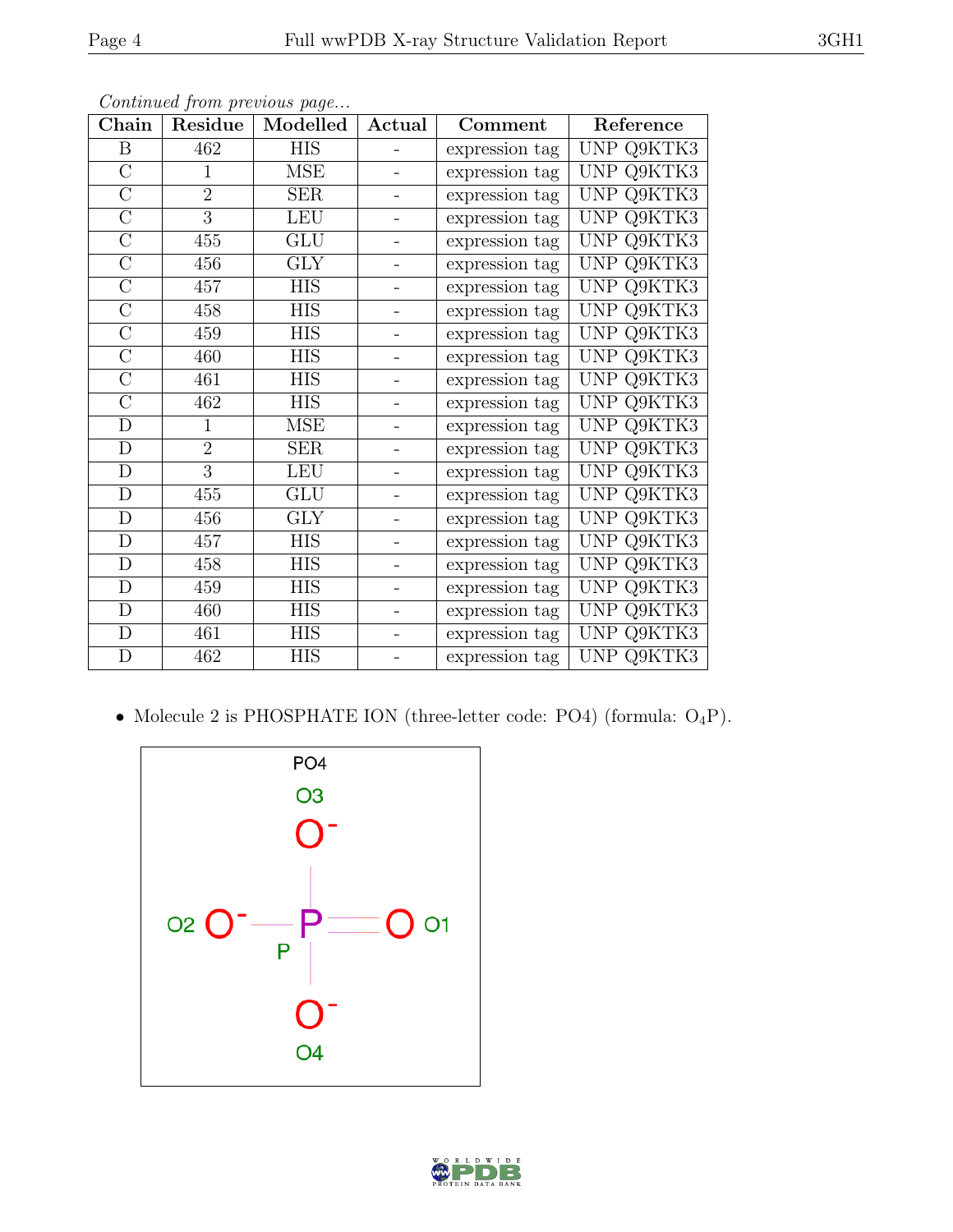| Mol                         |   | Chain   Residues | Atoms                      | $ZeroOcc$   AltConf |
|-----------------------------|---|------------------|----------------------------|---------------------|
| 2                           |   |                  | Total<br>$\mathbb{P}$<br>5 |                     |
| $\mathcal{D}$               | В |                  | Total<br>$\mathbb{P}$<br>5 |                     |
| $\mathcal{D}_{\mathcal{L}}$ |   |                  | Total<br>P<br>5            |                     |
| $\mathcal{D}_{\mathcal{A}}$ |   |                  | Total<br>$\mathbf{P}$<br>5 |                     |

 $\bullet\,$  Molecule 3 is water.

| Mol | Chain     | Residues | Atoms                               | ZeroOcc   AltConf |
|-----|-----------|----------|-------------------------------------|-------------------|
| 3   | А         | 116      | Total<br>O<br>116<br>116            |                   |
| 3   | Β         | 80       | Total<br>$\Omega$<br>80<br>80       |                   |
| 3   | $\bigcap$ | 99       | Total<br>$\overline{O}$<br>99<br>99 |                   |
| 3   |           | 1034     | Total<br>O<br>1034<br>1034          |                   |

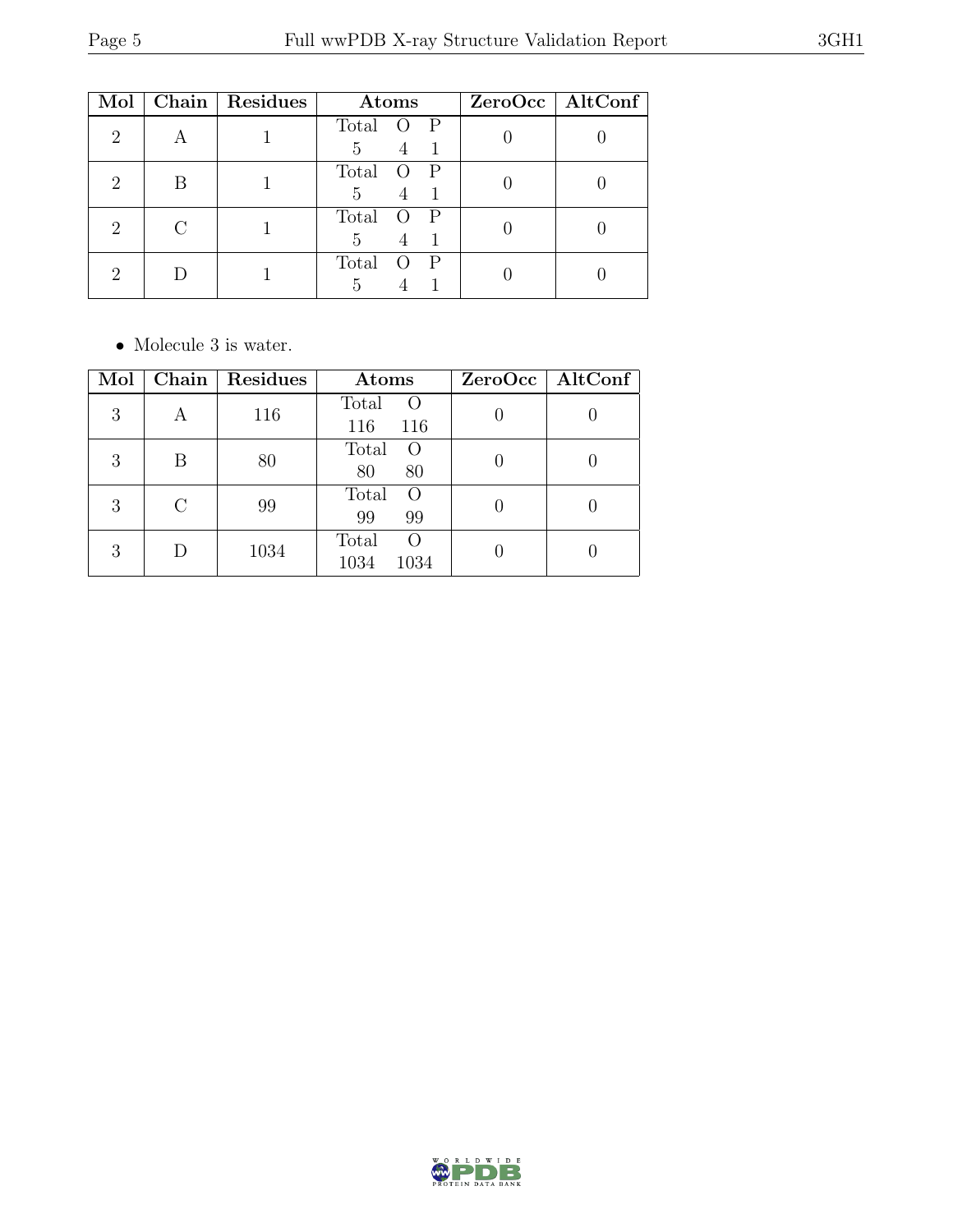# 3 Residue-property plots (i)

These plots are drawn for all protein, RNA, DNA and oligosaccharide chains in the entry. The first graphic for a chain summarises the proportions of the various outlier classes displayed in the second graphic. The second graphic shows the sequence view annotated by issues in geometry and electron density. Residues are color-coded according to the number of geometric quality criteria for which they contain at least one outlier:  $green = 0$ , yellow  $= 1$ , orange  $= 2$  and red  $= 3$  or more. A red dot above a residue indicates a poor fit to the electron density (RSRZ > 2). Stretches of 2 or more consecutive residues without any outlier are shown as a green connector. Residues present in the sample, but not in the model, are shown in grey.



• Molecule 1: Predicted nucleotide-binding protein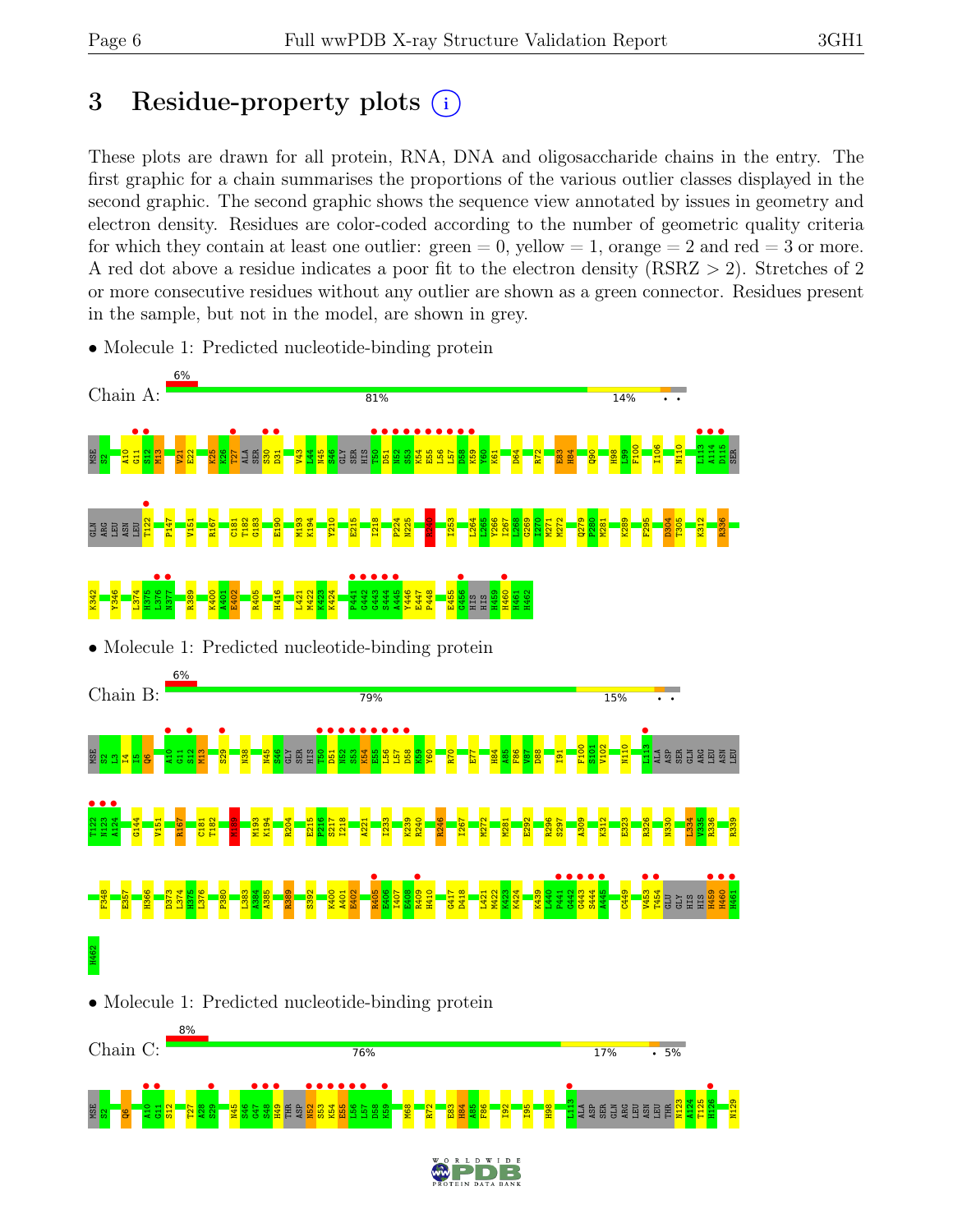# A14 T2 G15 G15 G151 E150 S206 S206 S206 A261 A262 G206 E207 S206 E308 S206 E207 S207 E207 S207 F302 B21 E307 S<br>4 4 T2 8 T2 5 T2 8 T2 8 S208 P280 S207 F301 T30 T30 B200 E208 R31 B200 S207 F301 E308 R311 E308 R311 E308 R326 R336 R339 K340 Y346 L360 P361 F362 E363 P364 N365 H366 E367 • N371 • L372 D373 L374 H375 • L376 • N377 • Q378 • V382 R388 A396 K400 A401 R405 • E406 I407 E408 R409 • H410 • G411 P412 F413 E414 G417 • D418 P419 • V420 • L421 M422 K423 K424 M425 F432 R437 M438 K439



• Molecule 1: Predicted nucleotide-binding protein



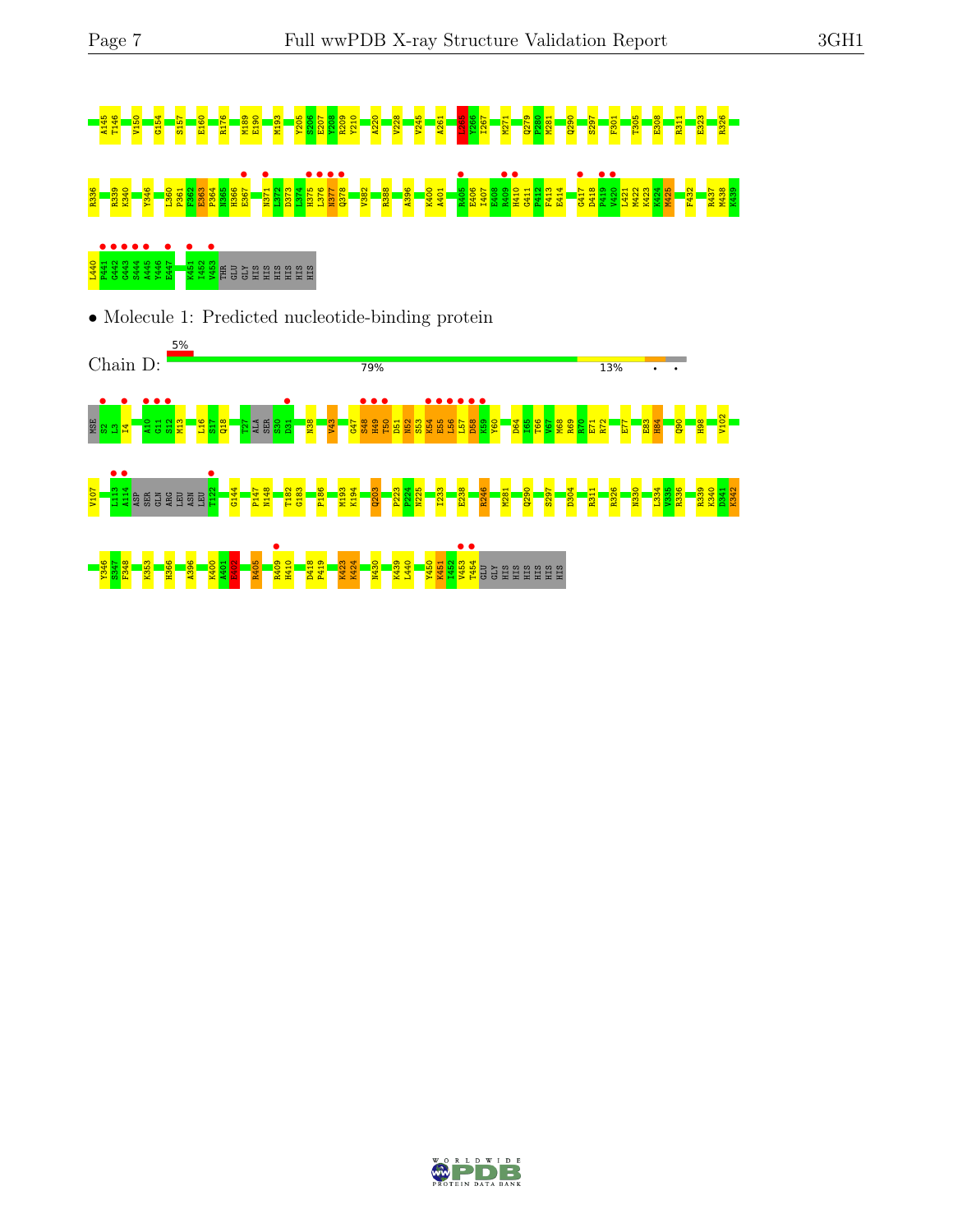# 4 Data and refinement statistics  $(i)$

| Property                                                             | Value                                             | <b>Source</b> |
|----------------------------------------------------------------------|---------------------------------------------------|---------------|
| Space group                                                          | $P_1$ $\overline{211}$                            | Depositor     |
| Cell constants                                                       | 59.03Å 181.55Å<br>95.77Å                          | Depositor     |
| a, b, c, $\alpha$ , $\beta$ , $\gamma$                               | $90.00^{\circ}$ $103.32^{\circ}$<br>$90.00^\circ$ |               |
| Resolution $(A)$                                                     | 19.92<br>1.90<br>$\equiv$                         | Depositor     |
|                                                                      | 19.92<br>$-1.90$                                  | <b>EDS</b>    |
| % Data completeness                                                  | $90.2(19.92-1.90)$                                | Depositor     |
| (in resolution range)                                                | $90.2(19.92 - 1.90)$                              | <b>EDS</b>    |
| $R_{merge}$                                                          | 0.16                                              | Depositor     |
| $R_{sym}$                                                            | (Not available)                                   | Depositor     |
| $\langle I/\sigma(I) \rangle$ <sup>1</sup>                           | $1.74$ (at 1.90Å)                                 | Xtriage       |
| Refinement program                                                   | <b>REFMAC</b>                                     | Depositor     |
|                                                                      | 0.169<br>0.226<br>$\overline{a}$                  | Depositor     |
| $R, R_{free}$                                                        | $0.170$ ,<br>0.226                                | DCC           |
| $R_{free}$ test set                                                  | $6921$ reflections $(5.01\%)$                     | wwPDB-VP      |
| Wilson B-factor $(A^2)$                                              | 23.5                                              | Xtriage       |
| Anisotropy                                                           | 0.035                                             | Xtriage       |
| Bulk solvent $k_{sol}(e/\mathring{A}^3)$ , $B_{sol}(\mathring{A}^2)$ | $0.35$ , 43.7                                     | <b>EDS</b>    |
| L-test for twinning <sup>2</sup>                                     | $< L >$ = 0.49, $< L^2 >$ = 0.32                  | Xtriage       |
| Estimated twinning fraction                                          | No twinning to report.                            | Xtriage       |
| $\overline{F_o,F_c}$ correlation                                     | 0.96                                              | <b>EDS</b>    |
| Total number of atoms                                                | 15320                                             | wwPDB-VP      |
| Average B, all atoms $(A^2)$                                         | 22.0                                              | wwPDB-VP      |

Xtriage's analysis on translational NCS is as follows: The largest off-origin peak in the Patterson function is 3.25% of the height of the origin peak. No significant pseudotranslation is detected.

<sup>&</sup>lt;sup>2</sup>Theoretical values of  $\langle |L| \rangle$ ,  $\langle L^2 \rangle$  for acentric reflections are 0.5, 0.333 respectively for untwinned datasets, and 0.375, 0.2 for perfectly twinned datasets.



<span id="page-7-1"></span><span id="page-7-0"></span><sup>1</sup> Intensities estimated from amplitudes.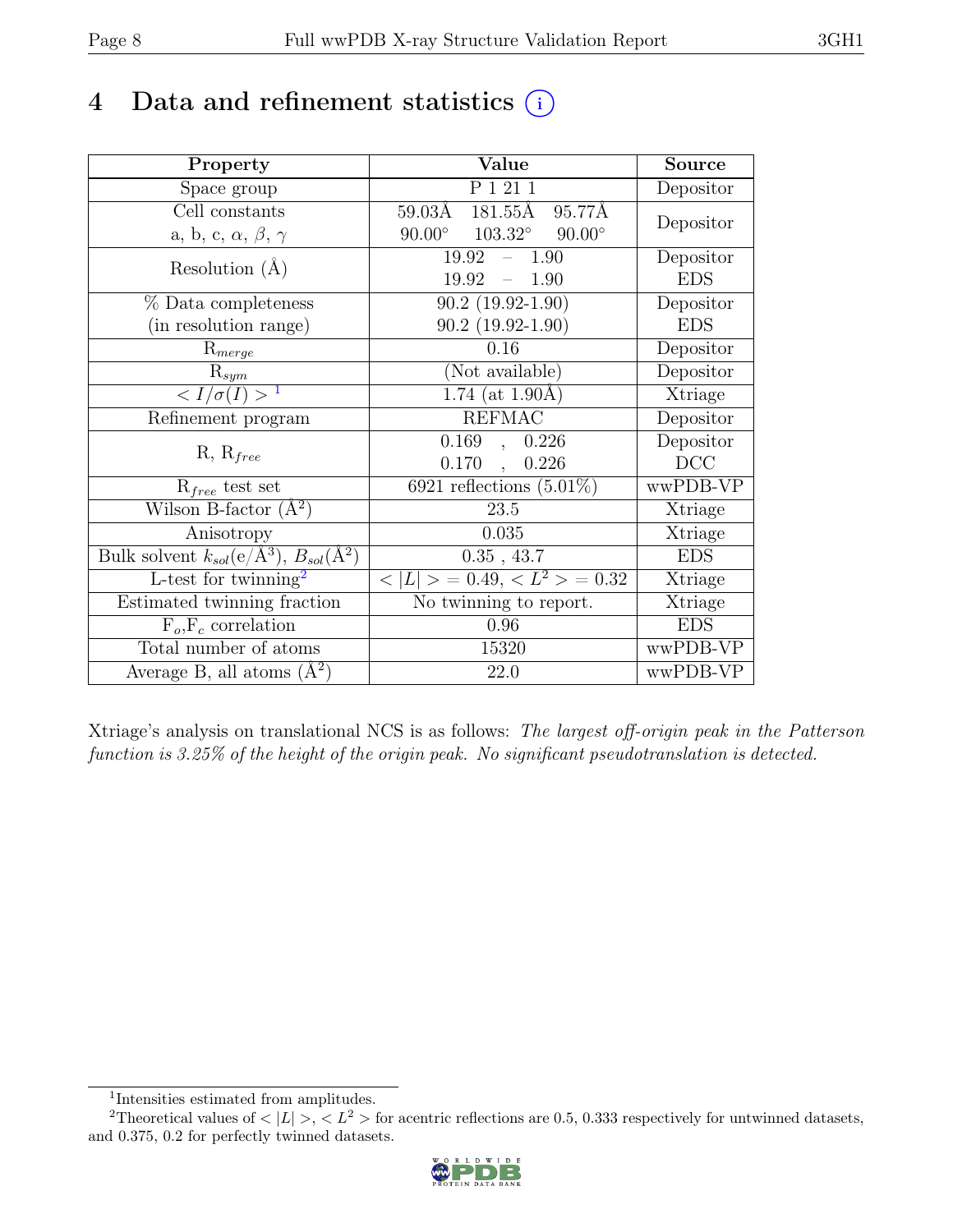# 5 Model quality  $(i)$

# 5.1 Standard geometry  $(i)$

Bond lengths and bond angles in the following residue types are not validated in this section: PO4

The Z score for a bond length (or angle) is the number of standard deviations the observed value is removed from the expected value. A bond length (or angle) with  $|Z| > 5$  is considered an outlier worth inspection. RMSZ is the root-mean-square of all Z scores of the bond lengths (or angles).

| Mol | Chain  |      | Bond lengths                  | Bond angles |                               |
|-----|--------|------|-------------------------------|-------------|-------------------------------|
|     |        | RMSZ | Z   > 5                       | RMSZ        | $\# Z  > 5$                   |
|     |        | 1.08 | $8/3578$ $(0.2\%)$            | 1.00        | $9/4810(0.2\%)$               |
|     | B      | 1.04 | $1/\overline{3572}$ $(0.0\%)$ | 0.98        | $16/4804(0.3\%)$              |
|     | $\cap$ | 1.05 | $6/3527$ $(0.2\%)$            | 0.92        | $7/4745$ $(0.1\%)$            |
|     | $\Box$ | 1.11 | $4/3534(0.1\%)$               | 0.94        | $9/4755$ $(0.\overline{2\%)}$ |
| All | All    | 1.07 | $19/14211(0.1\%)$             | 0.96        | $41/19114$ $(0.2\%)$          |

Chiral center outliers are detected by calculating the chiral volume of a chiral center and verifying if the center is modelled as a planar moiety or with the opposite hand.A planarity outlier is detected by checking planarity of atoms in a peptide group, atoms in a mainchain group or atoms of a sidechain that are expected to be planar.

|  | Mol   Chain   $\#\text{Chirality outliers}$   $\#\text{Planarity outliers}$ |
|--|-----------------------------------------------------------------------------|
|  |                                                                             |
|  |                                                                             |
|  |                                                                             |

All (19) bond length outliers are listed below:

| Mol | Chain         | Res | <b>Type</b> | Atoms       | Z       | Observed $(A)$ | Ideal(A) |
|-----|---------------|-----|-------------|-------------|---------|----------------|----------|
|     | D             | 402 | GLU         | $CG$ - $CD$ | 6.28    | 1.61           | 1.51     |
| 1   | C             | 207 | <b>GLU</b>  | $CG$ - $CD$ | 5.80    | 1.60           | 1.51     |
| 1   | A             | 336 | $\rm{ARG}$  | $CD-NE$     | $-5.75$ | 1.36           | 1.46     |
| 1   | С             | 150 | VAL         | $CB-CG2$    | 5.74    | 1.64           | 1.52     |
| 1   | А             | 336 | $\rm{ARG}$  | $CG$ - $CD$ | 5.66    | 1.66           | 1.51     |
| 1   | D             | 238 | GLU         | $CG$ - $CD$ | 5.53    | 1.60           | 1.51     |
| 1   | А             | 295 | <b>PHE</b>  | $CD2$ -CE2  | 5.52    | 1.50           | 1.39     |
| 1   | $\mathcal{C}$ | 346 | <b>TYR</b>  | CD1-CE1     | 5.41    | 1.47           | 1.39     |
| 1   | D             | 402 | GLU         | $CB-CG$     | 5.33    | 1.62           | 1.52     |
| 1   | $\rm C$       | 205 | <b>TYR</b>  | $CD2$ -CE2  | 5.33    | 1.47           | 1.39     |
| 1   | Β             | 239 | <b>LYS</b>  | $CD-CE$     | 5.30    | 1.64           | 1.51     |
|     | А             | 402 | GLU         | $CB-CG$     | 5.25    | 1.62           | 1.52     |

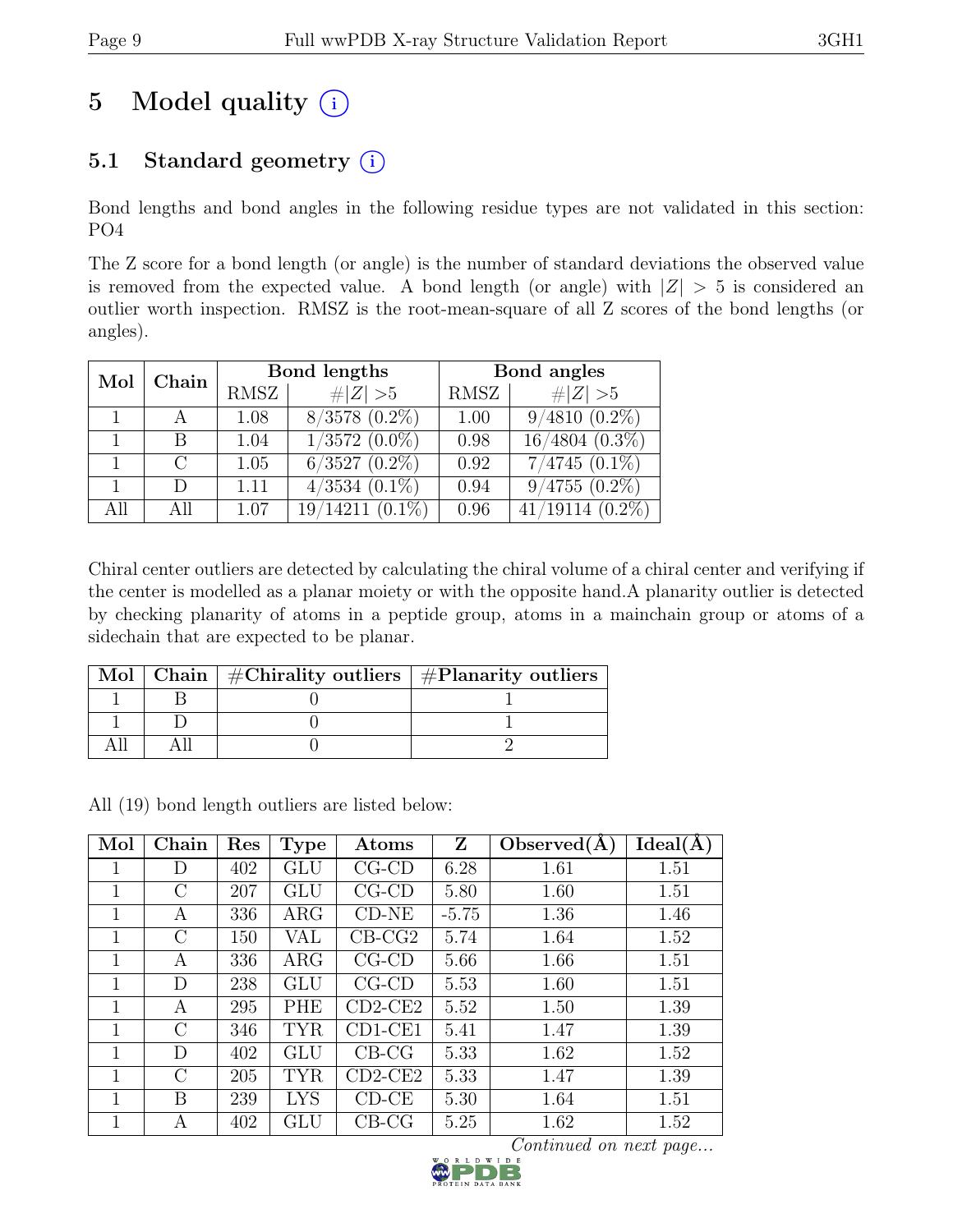| Mol | Chain     | Res | <b>Type</b> | $\rm{Atoms}$ | Z       | Observed $(A)$ | Ideal(A) |
|-----|-----------|-----|-------------|--------------|---------|----------------|----------|
|     | А         | 215 | GLU         | $CG$ - $CD$  | 5.24    | 1.59           | 1.51     |
|     | А         | 21  | VAL         | $CB-CG1$     | $-5.21$ | 1.41           | 1.52     |
|     | А         | 402 | GLU         | $CG$ - $CD$  | 5.15    | 1.59           | 1.51     |
|     | D         | 107 | VAL         | $CB-CG1$     | 5.14    | 1.63           | 1.52     |
|     | $\bigcap$ | 145 | ALA         | $CA-CB$      | 5.13    | 1.63           | 1.52     |
|     | А         | 266 | <b>TYR</b>  | $CG$ - $CD2$ | 5.11    | 1.45           | 1.39     |
|     | $\cap$    | 339 | $\rm{ARG}$  | $CG$ - $CD$  | 5.04    | 1.64           | 1.51     |

All (41) bond angle outliers are listed below:

| Mol            | Chain                   | Res | <b>Type</b>             | Atoms                                       | $\overline{\mathbf{Z}}$ | Observed $(°)$ | Ideal $(°)$ |
|----------------|-------------------------|-----|-------------------------|---------------------------------------------|-------------------------|----------------|-------------|
| $\mathbf{1}$   | A                       | 240 | $\rm{ARG}$              | $NE- CZ- NH1$                               | $-14.70$                | 112.95         | 120.30      |
| $\mathbf{1}$   | $\boldsymbol{A}$        | 336 | $\rm{ARG}$              | NE-CZ-NH <sub>2</sub>                       | $-12.48$                | 114.06         | 120.30      |
| $\mathbf{1}$   | $\mathbf{A}$            | 240 | $\rm{ARG}$              | NE-CZ-NH <sub>2</sub>                       | 10.98                   | 125.79         | 120.30      |
| $\mathbf{1}$   | A                       | 336 | $\rm{ARG}$              | NE-CZ-NH1                                   | 9.87                    | 125.24         | 120.30      |
| $\mathbf{1}$   | $\, {\bf B}$            | 336 | $\rm{ARG}$              | NE-CZ-NH <sub>2</sub>                       | 9.06                    | 124.83         | 120.30      |
| 1              | $\boldsymbol{B}$        | 167 | $\rm{ARG}$              | NE-CZ-NH1                                   | 7.42                    | 124.01         | 120.30      |
| $\overline{1}$ | $\mathbf D$             | 246 | ARG                     | $NE- CZ-NH2$                                | $-7.38$                 | 116.61         | 120.30      |
| $\mathbf 1$    | D                       | 336 | ARG                     | NE-CZ-NH1                                   | 7.16                    | 123.88         | 120.30      |
| $\mathbf 1$    | $\overline{\rm D}$      | 194 | <b>LYS</b>              | $CD-CE-NZ$                                  | $-7.05$                 | 95.48          | 111.70      |
| $\mathbf{1}$   | D                       | 43  | <b>VAL</b>              | $CG1-CB-CG2$                                | 6.99                    | 122.09         | 110.90      |
| $\mathbf{1}$   | $\boldsymbol{B}$        | 70  | $\overline{\text{ARG}}$ | NE-CZ-NH1                                   | 6.85                    | 123.73         | 120.30      |
| $\mathbf 1$    | B                       | 167 | $\rm{ARG}$              | NE-CZ-NH <sub>2</sub>                       | $-6.77$                 | 116.91         | 120.30      |
| $\mathbf{1}$   | $\boldsymbol{B}$        | 240 | $\rm{ARG}$              | NE-CZ-NH1                                   | 6.76                    | 123.68         | 120.30      |
| $\mathbf{1}$   | $\overline{C}$          | 336 | $\rm{ARG}$              | NE-CZ-NH1                                   | $-6.71$                 | 116.94         | 120.30      |
| $\mathbf{1}$   | $\overline{C}$          | 340 | <b>LYS</b>              | $CD-CE-NZ$                                  | $-6.66$                 | 96.39          | 111.70      |
| 1              | $\overline{\mathrm{B}}$ | 194 | $\overline{\text{LYS}}$ | $CD-CE-NZ$                                  | $-6.64$                 | 96.44          | 111.70      |
| $\mathbf{1}$   | A                       | 167 | $\rm{ARG}$              | $NE- CZ-NH1$                                | 6.62                    | 123.61         | 120.30      |
| $\mathbf{1}$   | $\overline{\mathbf{B}}$ | 246 | $\overline{\rm{ARG}}$   | $NE- CZ- NH1$                               | 6.54                    | 123.57         | 120.30      |
| $\mathbf 1$    | $\mathbf D$             | 49  | <b>HIS</b>              | $N$ -CA-C                                   | $-6.28$                 | 94.05          | 111.00      |
| $\mathbf{1}$   | $\boldsymbol{B}$        | 336 | $\rm{ARG}$              | $\overline{\text{NE- CZ-NH1}}$              | $-6.17$                 | 117.21         | 120.30      |
| $\mathbf{1}$   | $\mathbf D$             | 69  | $\rm{ARG}$              | NE-CZ-NH <sub>2</sub>                       | $-6.16$                 | 117.22         | 120.30      |
| $\mathbf{1}$   | $\boldsymbol{B}$        | 70  | $\rm{ARG}$              | NE-CZ-NH <sub>2</sub>                       | $-6.11$                 | 117.24         | 120.30      |
| $\mathbf{1}$   | $\overline{\rm C}$      | 176 | $\rm{ARG}$              | NE-CZ-NH1                                   | 6.03                    | 123.31         | 120.30      |
| $\mathbf{1}$   | $\overline{B}$          | 240 | $\rm{ARG}$              | NE-CZ-NH <sub>2</sub>                       | $-5.90$                 | 117.35         | 120.30      |
| $\mathbf{1}$   | $\overline{C}$          | 265 | LEU                     | $CA-CB-CG$                                  | $-5.84$                 | 101.87         | 115.30      |
| $\overline{1}$ | $\boldsymbol{A}$        | 64  | $\overline{\text{ASP}}$ | $CB-CG-OD1$                                 | 5.82                    | 123.54         | 118.30      |
| $\mathbf 1$    | B                       | 246 | $\rm{ARG}$              | NE-CZ-NH <sub>2</sub>                       | $-5.80$                 | 117.40         | 120.30      |
| 1              | А                       | 304 | ASP                     | $\overline{\text{CB-CG-OD1}}$               | 5.70                    | 123.43         | 118.30      |
| $\mathbf 1$    | D                       | 69  | $\rm{ARG}$              | NE-CZ-NH1                                   | 5.68                    | 123.14         | 120.30      |
| $\mathbf 1$    | $\boldsymbol{B}$        | 339 | $\rm{ARG}$              | NE-CZ-NH <sub>2</sub>                       | $-5.67$                 | 117.47         | 120.30      |
| $\mathbf{1}$   | $\, {\bf B}$            | 204 | $\rm{ARG}$              | $\overline{\text{NE-}\text{CZ-}\text{NH2}}$ | $-5.66$                 | 117.47         | 120.30      |

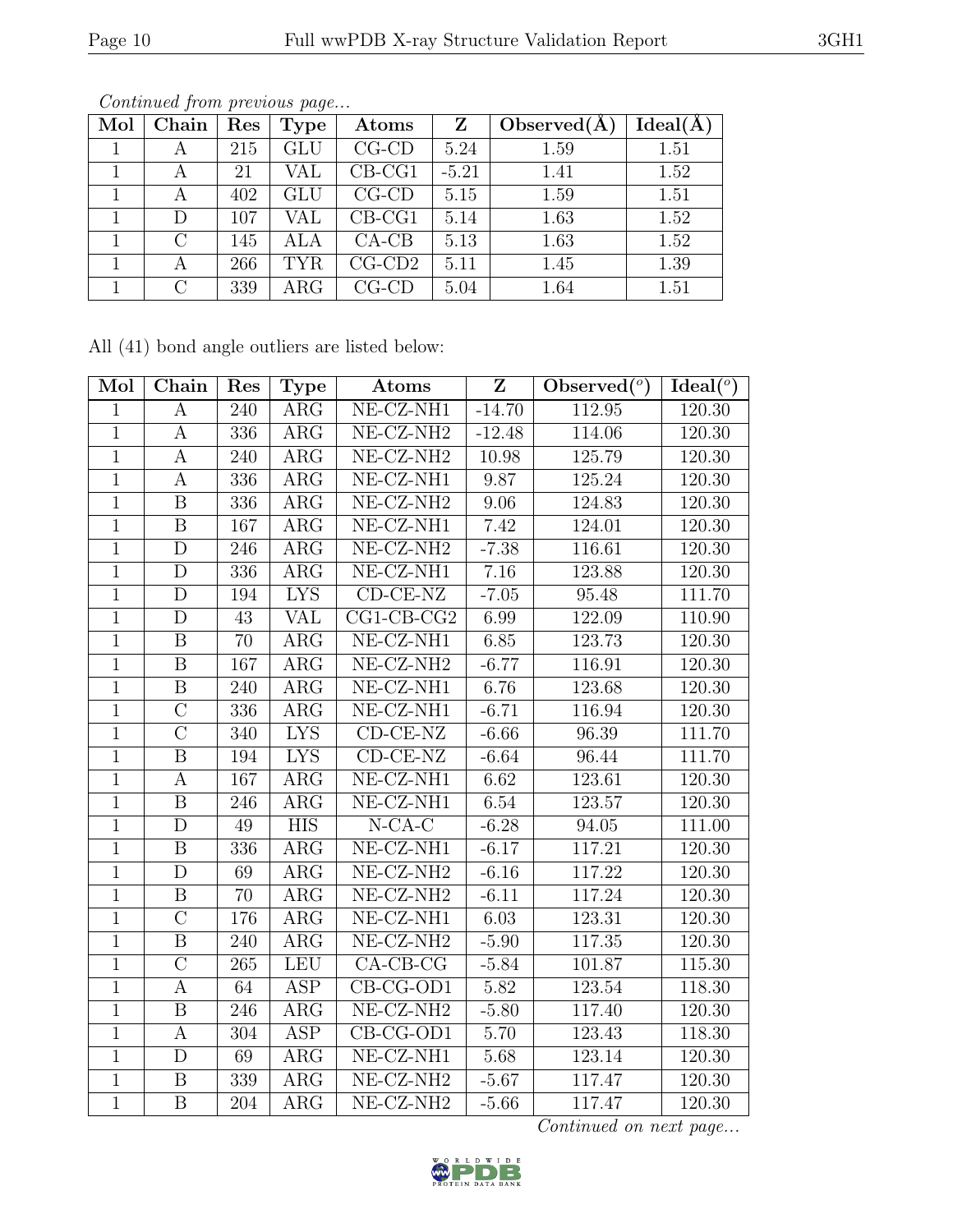| Mol | Chain         | Res | <b>Type</b> | Atoms                 | Z       | Observed $(°)$ | Ideal $(°)$ |
|-----|---------------|-----|-------------|-----------------------|---------|----------------|-------------|
|     | $\mathcal{C}$ | 425 | MSE         | $CB-CG-SE$            | $-5.60$ | 95.90          | 112.70      |
|     | А             | 240 | $\rm{ARG}$  | $CD-NE- CZ$           | 5.54    | 131.36         | 123.60      |
|     | $\rm C$       | 209 | $\rm{ARG}$  | NE-CZ-NH1             | 5.49    | 123.05         | 120.30      |
| 1   | D             | 64  | <b>ASP</b>  | CB-CG-OD1             | 5.43    | 123.19         | 118.30      |
|     | А             | 64  | <b>ASP</b>  | $CB-CG-OD2$           | $-5.42$ | 113.42         | 118.30      |
|     | B             | 189 | MSE         | $CG-SE-CE$            | 5.40    | 110.79         | 98.90       |
| 1   | B             | 389 | $\rm{ARG}$  | NE-CZ-NH <sub>2</sub> | $-5.35$ | 117.63         | 120.30      |
|     | B             | 334 | <b>LEU</b>  | $CB-CG-CD1$           | 5.33    | 120.06         | 111.00      |
|     | $\mathcal{C}$ | 437 | $\rm{ARG}$  | NE-CZ-NH1             | 5.04    | 122.82         | 120.30      |
|     | D             | 339 | $\rm{ARG}$  | $CG$ - $CD$ - $NE$    | $-5.03$ | 101.24         | 111.80      |

There are no chirality outliers.

All (2) planarity outliers are listed below:

| Mol | Chain | Res |            | Type   Group |
|-----|-------|-----|------------|--------------|
|     |       | 460 | <b>HIS</b> | Peptide      |
|     |       | 48  | SER        | Peptide      |

#### 5.2 Too-close contacts  $(i)$

In the following table, the Non-H and H(model) columns list the number of non-hydrogen atoms and hydrogen atoms in the chain respectively. The H(added) column lists the number of hydrogen atoms added and optimized by MolProbity. The Clashes column lists the number of clashes within the asymmetric unit, whereas Symm-Clashes lists symmetry-related clashes.

| Mol            | Chain         | $Non-H$        | H (model) | H(added)         | Clashes  | Symm-Clashes |
|----------------|---------------|----------------|-----------|------------------|----------|--------------|
|                | А             | 3520           |           | 3498             | 59       |              |
|                | Β             | 3510           |           | 3497             | 57       |              |
|                | $\rm C$       | 3464           | 0         | 3467             | 48       |              |
|                | D             | 3477           | O         | 3471             | 70       |              |
| $\overline{2}$ | А             | 5              |           |                  | $\theta$ |              |
| $\overline{2}$ | B             | 5              |           | $\left( \right)$ | $\Omega$ |              |
| $\overline{2}$ | $\mathcal{C}$ | 5              |           | 0                | 0        |              |
| $\overline{2}$ | D             | $\overline{5}$ | O         | 0                | $\Omega$ |              |
| 3              | Α             | 116            |           | 0                | 15       |              |
| 3              | Β             | 80             |           |                  | 4        |              |
| 3              | $\mathcal{C}$ | 99             | 0         | $\Omega$         |          | O            |
| 3              | D             | 1034           |           | 0                | 41       |              |
| All            | All           | 15320          | 0         | 13933            | 231      |              |

The all-atom clashscore is defined as the number of clashes found per 1000 atoms (including

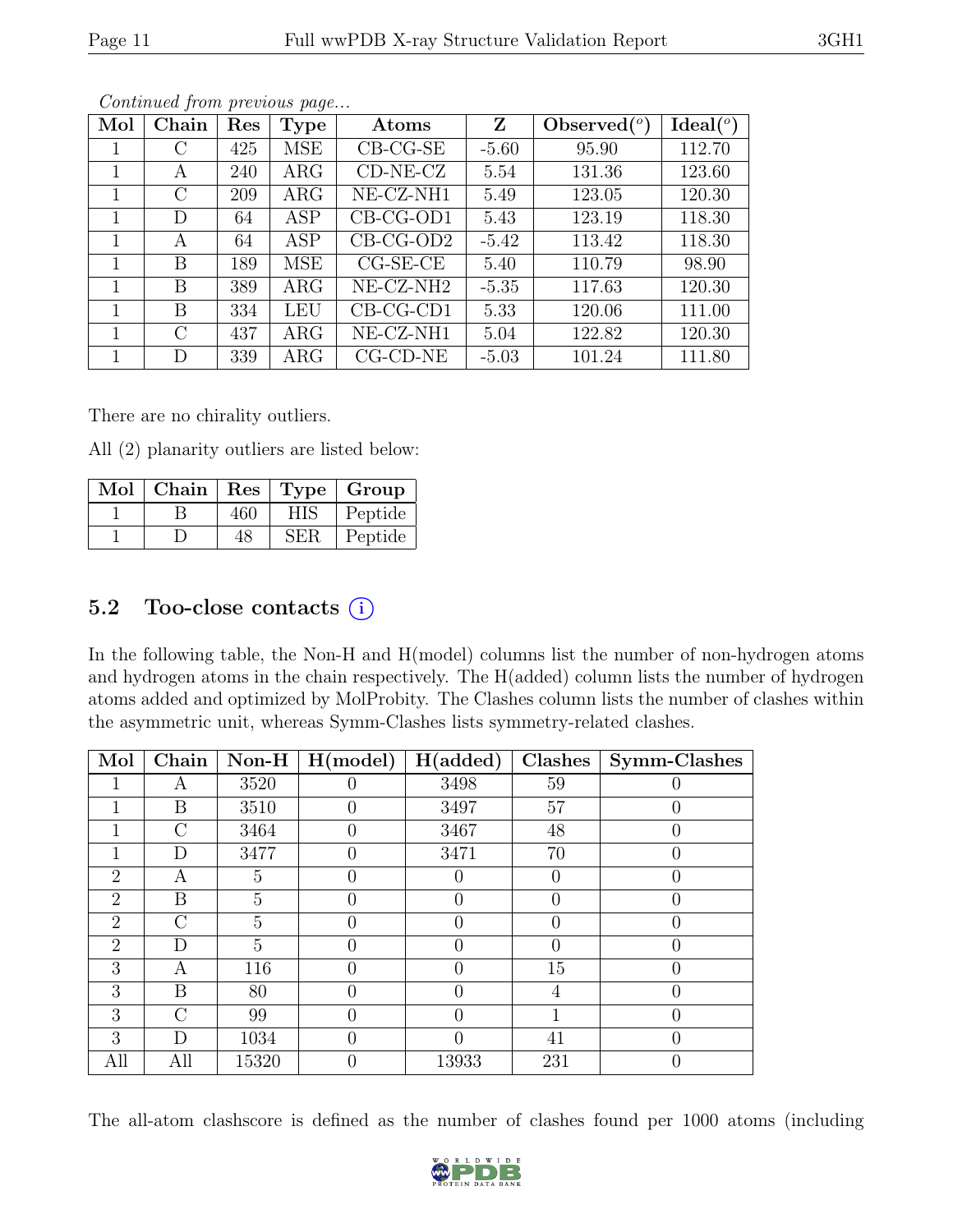hydrogen atoms). The all-atom clashscore for this structure is 8.

|            |  |  | All (231) close contacts within the same asymmetric unit are listed below, sorted by their clash |  |  |  |  |
|------------|--|--|--------------------------------------------------------------------------------------------------|--|--|--|--|
| magnitude. |  |  |                                                                                                  |  |  |  |  |

| Atom-1                      | Atom-2             | Interatomic      | Clash         |
|-----------------------------|--------------------|------------------|---------------|
|                             |                    | distance $(\AA)$ | overlap $(A)$ |
| 1:B:334:LEU:HG              | 3:B:1308:HOH:O     | 1.31             | 1.26          |
| 1: B:6: GLN: HG2            | 3:B:1458:HOH:O     | 1.58             | 1.02          |
| 1:B:424:LYS:HD2             | 3:D:773:HOH:O      | 1.62             | 0.98          |
| 1:A:45:ASN:OD1              | 1:A:84:HIS:HE1     | 1.45             | 0.98          |
| 1:A:271:MSE:HE3             | 3:D:675:HOH:O      | 1.64             | 0.98          |
| 1:D:405:ARG:HD2             | 1:D:409:ARG:HH21   | 1.29             | 0.97          |
| 1:D:203:GLN:CD              | 3:D:989:HOH:O      | 2.06             | 0.93          |
| 1:D:72:ARG:NH1              | 3:D:1390:HOH:O     | 2.01             | 0.93          |
| 1:A:304:ASP:OD2             | 1:A:424:LYS:HE2    | 1.72             | 0.90          |
| 1:A:421:LEU:HG              | 1: A:422: MSE: HE2 | 1.55             | 0.89          |
| 1:B:407:ILE:HD13            | 1:B:449:CYS:HB2    | 1.53             | 0.89          |
| 1:A:45:ASN:OD1              | 1:A:84:HIS:CE1     | 2.26             | 0.87          |
| 1:A:240:ARG:CD              | 3:A:1262:HOH:O     | 2.23             | 0.86          |
| 1:A:240:ARG:HD3             | 3:A:1262:HOH:O     | 1.77             | 0.82          |
| 1:A:455:GLU:HG2             | 3:A:1453:HOH:O     | 1.80             | 0.82          |
| 1:D:402:GLU:CG              | 3:D:882:HOH:O      | 2.30             | 0.78          |
| 1:C:366:HIS:CE1             | 1:C:410:HIS:HB2    | 2.19             | 0.78          |
| 1:C:6:GLN:HA                | 1:C:6:GLN:HE21     | 1.47             | 0.77          |
| 1:A:10:ALA:HB3              | 1:A:13:MSE:HB2     | 1.67             | 0.76          |
| 1:C:54:LYS:HZ2              | 1:C:401:ALA:H      | 1.33             | 0.74          |
| 1:A:10:ALA:HB1              | 3:A:1140:HOH:O     | 1.88             | 0.73          |
| 1:C:190:GLU:OE1             | 3:D:696:HOH:O      | 2.06             | 0.73          |
| 1:D:334:LEU:HD12            | 3:D:1452:HOH:O     | 1.87             | 0.73          |
| 1:B:309:ALA:O               | 1:B:312:LYS:HE3    | 1.89             | 0.72          |
| 1:A:281:MSE:HB2             | 3:D:801:HOH:O      | 1.91             | 0.71          |
| $1:C:367:\overline{GLU:CG}$ | 1:C:371:ASN:HD21   | 2.04             | 0.70          |
| 1:C:6:GLN:HE22              | 1:C:68:MSE:HE1     | 1.57             | 0.70          |
| 1:C:311:ARG:HH11            | 1:C:311:ARG:HG3    | 1.57             | 0.70          |
| 1:B:374:LEU:HB3             | 1:B:422:MSE:HE1    | 1.73             | 0.69          |
| $1:A:72:\overline{ARG:NH1}$ | 1: D: 144: GLY: O  | 2.26             | 0.69          |
| 1:D:49:HIS:HE1              | 1:D:223:PRO:HG3    | 1.58             | 0.68          |
| 1:C:281:MSE:HB2             | 3:D:790:HOH:O      | 1.93             | 0.68          |
| 1: D:54: LYS: HD2           | 3:D:993:HOH:O      | 1.94             | 0.67          |
| 1:D:68:MSE:HE2              | 1:D:77:GLU:HB2     | 1.74             | 0.67          |
| 1:C:323:GLU:OE2             | 3:C:1007:HOH:O     | 2.11             | 0.66          |
| 1:C:146[A]:THR:HG22         | 3:D:1374:HOH:O     | 1.95             | 0.66          |
| 1:B:402:GLU:CD              | 1:B:402:GLU:H      | 1.99             | 0.65          |
| 1: D:402: GLU: H            | 1:D:402:GLU:CD     | 2.00             | 0.65          |

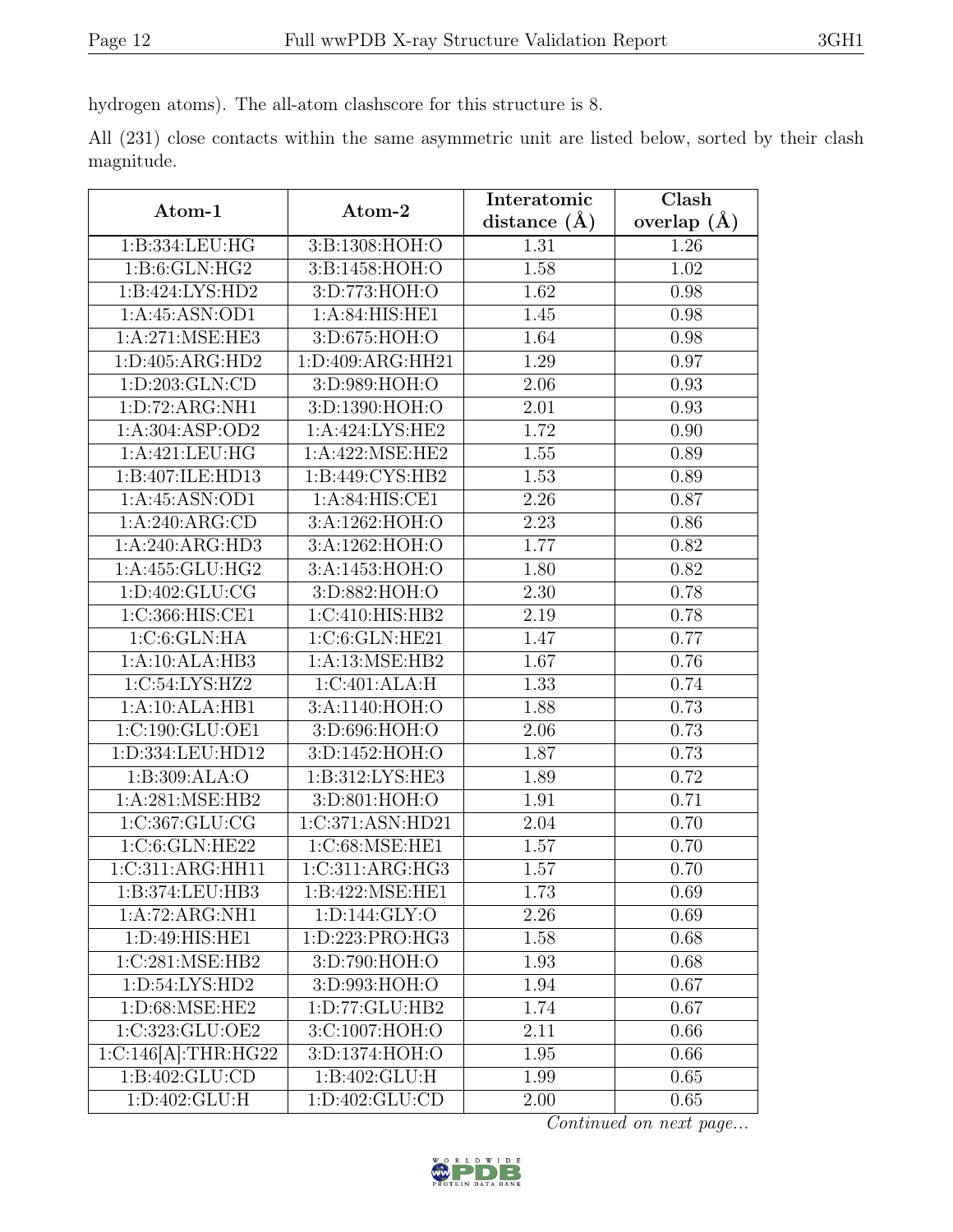| $J$ $T$ .<br>Atom-1  | $\mathbf{r} \sim$           | Interatomic       | Clash           |
|----------------------|-----------------------------|-------------------|-----------------|
|                      | Atom-2                      | distance $(\AA)$  | overlap $(\AA)$ |
| 1:C:123:ASN:N        | 3:D:818:HOH:O               | 2.30              | 0.65            |
| 1:A:240:ARG:HD2      | 3:A:1262:HOH:O              | 1.89              | 0.65            |
| 1:B:182:THR:HG22     | 1:B:193:MSE:HE3             | 1.78              | 0.64            |
| 1:D:334:LEU:HG       | 3:D:1452:HOH:O              | 1.98              | 0.63            |
| 1: A: 182: THR: HG22 | 1:A:193:MSE:HE3             | 1.81              | 0.63            |
| 1:D:203:GLN:CG       | 3:D:989:HOH:O               | 2.43              | 0.63            |
| 1:A:194:LYS:HE2      | 3:A:1320:HOH:O              | 1.99              | 0.62            |
| 1:B:88:ASP:OD2       | 3:D:683:HOH:O               | 2.15              | 0.62            |
| 1:D:203:GLN:HG3      | 3:D:989:HOH:O               | 1.99              | 0.62            |
| 1:D:402:GLU:HG3      | 3:D:882:HOH:O               | 1.97              | 0.62            |
| 1:C:261:ALA:O        | 1:C:265:LEU:HD12            | 1.99              | 0.61            |
| 1:C:367:GLU:HG3      | 1:C:371:ASN:HD21            | 1.64              | 0.61            |
| 1:A:10:ALA:HB2       | 1:A:100:PHE:CG              | 2.36              | 0.61            |
| 1:D:334:LEU:CD1      | 3:D:1452:HOH:O              | 2.45              | 0.61            |
| 1: D:54: LYS: HD3    | 3:D:1282:HOH:O              | 2.01              | 0.60            |
| 1:D:281:MSE:HB2      | 3:D:845:HOH:O               | 2.02              | 0.60            |
| 1:B:357:GLU:HG3      | 1:B:385:ALA:HB1             | 1.83              | 0.60            |
| 1:C:84:HIS:H         | 1:C:84:HIS:CD2              | 2.18              | 0.60            |
| 1:B:4:ILE:HG23       | 1:B:77:GLU:HG3              | 1.84              | 0.60            |
| 1:B:459:HIS:O        | 1:B:459:HIS:ND1             | 2.34              | 0.60            |
| 1:D:182:THR:HG22     | 1:D:193:MSE:HE3             | 1.84              | 0.60            |
| 1:D:453:VAL:HG12     | 1: D: 454: THR: H           | 1.67              | 0.59            |
| 1:A:56:LEU:HD23      | 1:A:59:LYS:HD3              | 1.83              | 0.59            |
| 1: A:271: MSE: CE    | 3:D:675:HOH:O               | 2.37              | 0.58            |
| 1:C:367:GLU:HG2      | 1:C:371:ASN:HD21            | 1.68              | 0.58            |
| 1:A:11:GLY:N         | 3:A:1433:HOH:O              | 2.37              | 0.58            |
| 1:C:421:LEU:HG       | 1:C:422:MSE:HE2             | 1.84              | 0.58            |
| 1:B:357:GLU:OE2      | 1:B:389:ARG:NH2             | 2.35              | 0.58            |
| 1: B:45: ASN:OD1     | 1: B:84: HIS: NE2           | 2.34              | 0.58            |
| 1:A:43:VAL:HG22      | 1:A:224:PRO:HG2             | 1.86              | 0.57            |
| 1:D:203:GLN:OE1      | 3:D:989:HOH:O               | $\overline{2.13}$ | 0.57            |
| 1:D:58:ASP:OD1       | 1: D:58: ASP:N              | 2.38              | 0.57            |
| 1:C:92:ILE:HB        | 1:C:95:ILE:HD12             | 1.87              | 0.56            |
| 1:D:304:ASP:HB2      | 1:D:424:LYS:HE2             | 1.87              | 0.56            |
| 1: A:84: HIS:CD2     | 1: A:84: HIS:H              | 2.23              | 0.56            |
| 1: D:400: LYS:HB3    | 1:D:402:GLU:OE2             | 2.05              | 0.56            |
| 1:C:311:ARG:NH1      | 1:C:311:ARG:HG3             | 2.21              | 0.55            |
| 1:A:11:GLY:CA        | $3:A:1433:\overline{HOH:O}$ | 2.54              | 0.55            |
| 1:D:334:LEU:CG       | 3:D:1452:HOH:O              | 2.54              | 0.55            |
| 1:B:13:MSE:HG3       | 1:B:100:PHE:HB3             | 1.88              | 0.54            |
| 1:B:401:ALA:O        | 1:B:405:ARG:HD3             | 2.06              | 0.54            |

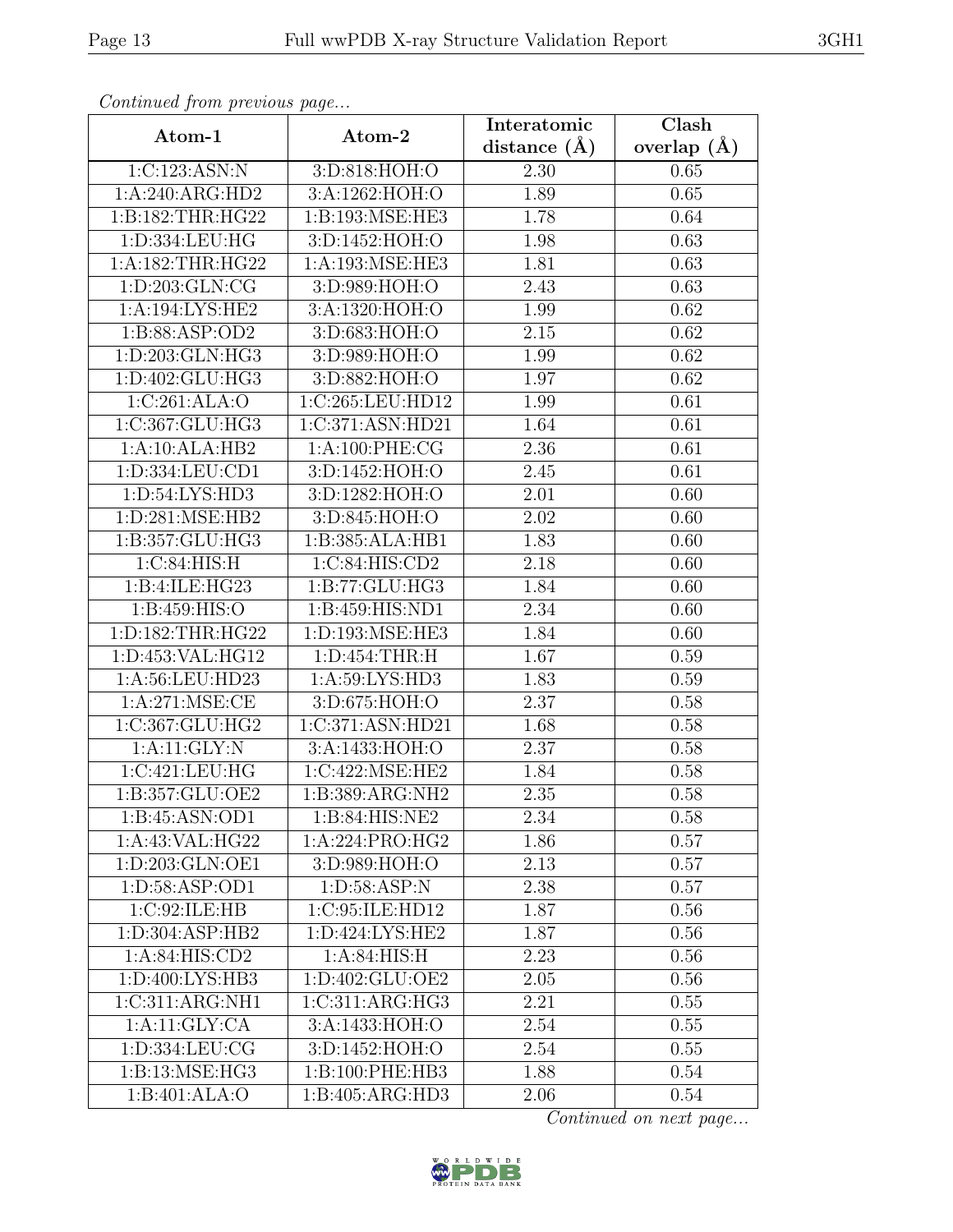| Atom-1             | Atom-2                         | Interatomic       | Clash         |
|--------------------|--------------------------------|-------------------|---------------|
|                    |                                | distance $(A)$    | overlap $(A)$ |
| 1:C:375:HIS:C      | 1:C:377:ASN:H                  | 2.10              | 0.54          |
| 1:B:417:GLY:HA3    | 1:B:422:MSE:HE3                | 1.88              | $0.54\,$      |
| 1:B:407:ILE:CD1    | 1:B:449:CYS:HB2                | 2.31              | 0.54          |
| 1: A:446: TYR: CE1 | 1:A:448:PRO:HA                 | 2.43              | 0.54          |
| 1: A:22: GLU:O     | 1:A:25:LYS:HG3                 | 2.08              | 0.54          |
| 1:B:144:GLY:O      | 1:C:72:ARG:NH1                 | 2.42              | 0.53          |
| 1:A:10:ALA:CB      | 3:A:1140:HOH:O                 | 2.52              | 0.53          |
| 1:D:419:PRO:HB3    | 3:D:1183:HOH:O                 | 2.09              | 0.53          |
| 1:B:439:LYS:HE2    | 1:B:444:SER:O                  | 2.08              | 0.53          |
| 1:B:38[B]:ASN:OD1  | 1:B:57:LEU:HD21                | 2.10              | 0.52          |
| 1: B: 443: GLY: O  | 3:D:1238:HOH:O                 | 2.19              | 0.52          |
| 1: D:49: HIS: CD2  | 1:D:56:LEU:HD11                | 2.45              | 0.51          |
| 1: D:60: TYR:OH    | 1:D:84:HIS:HE1                 | 1.93              | 0.51          |
| 1: D: 83: GLU: HG2 | 3:D:1174:HOH:O                 | $\overline{2.11}$ | 0.51          |
| 1:D:55:GLU:HA      | 1:D:55:GLU:OE1                 | 2.10              | 0.51          |
| 1: D:54: LYS: C    | 1: D: 56: LEU: H               | 2.12              | 0.51          |
| 1:D:203:GLN:OE1    | 1: D:203: GLN: HA              | 2.10              | 0.51          |
| 1:C:432:PHE:HB2    | 1:C:438:MSE:HE2                | 1.93              | 0.50          |
| 1:C:366:HIS:HE1    | 1:C:406:GLU:O                  | 1.94              | $0.50\,$      |
| 1:D:451:LYS:HD3    | 1:D:453:VAL:HG22               | 1.93              | 0.50          |
| 1: A:271: MSE: HE1 | 1:A:279:GLN:HB2                | 1.94              | 0.50          |
| 1:C:271:MSE:HE1    | 1:C:279:CLN:HB2                | 1.92              | 0.50          |
| 1: A:402: GLU:CD   | 1:A:402:GLU:H                  | 2.15              | 0.50          |
| 1:A:374:LEU:HB3    | 1:A:422:MSE:HE1                | 1.93              | 0.50          |
| 1:D:430:ASN:OD1    | 3:D:1039:HOH:O                 | 2.20              | 0.50          |
| 1:A:421:LEU:HG     | 1:A:422:MSE:CE                 | 2.35              | 0.49          |
| 1:B:326:ARG:HG2    | 1:B:330:ASN:ND2                | 2.26              | 0.49          |
| 1:A:45:ASN:HD21    | 1:A:56:LEU:HD22                | 1.76              | 0.49          |
| 1: B: 374: LEU: CB | 1:B:422:MSE:HE1                | 2.41              | 0.49          |
| 1:B:357:GLU:HG3    | 1:B:385:ALA:CB                 | 2.43              | 0.49          |
| 1:A:98:HIS:HE1     | 1:A:225:ASN:O                  | 1.96              | 0.49          |
| 1:A:151:VAL:HA     | 1: A: 181: CYS:O               | 2.13              | 0.49          |
| 1:B:86:PHE:CE1     | 1: B:91: ILE: CG1              | 2.96              | 0.49          |
| 1: D:50: THR:O     | 1:D:440:LEU:HD12               | 2.13              | 0.48          |
| 1:C:49:HIS:HB2     | 1:C:52:ASN:N                   | 2.27              | 0.48          |
| 1:A:267:ILE:HD11   | 1:A:281:MSE:HE1                | 1.93              | 0.48          |
| 1:D:49:HIS:CE1     | 1:D:223:PRO:HG3                | 2.45              | 0.48          |
| 1:D:453:VAL:HG12   | $1: D: 454: \overline{THR: N}$ | 2.29              | 0.48          |
| 1:C:407:ILE:HD11   | 1:C:413:PHE:CE1                | 2.48              | 0.48          |
| 1:C:301:PHE:O      | 1:C:305:THR:HG23               | 2.13              | 0.48          |
| 1:A:10:ALA:HB2     | 1: A:100: PHE:CD2              | 2.48              | 0.47          |

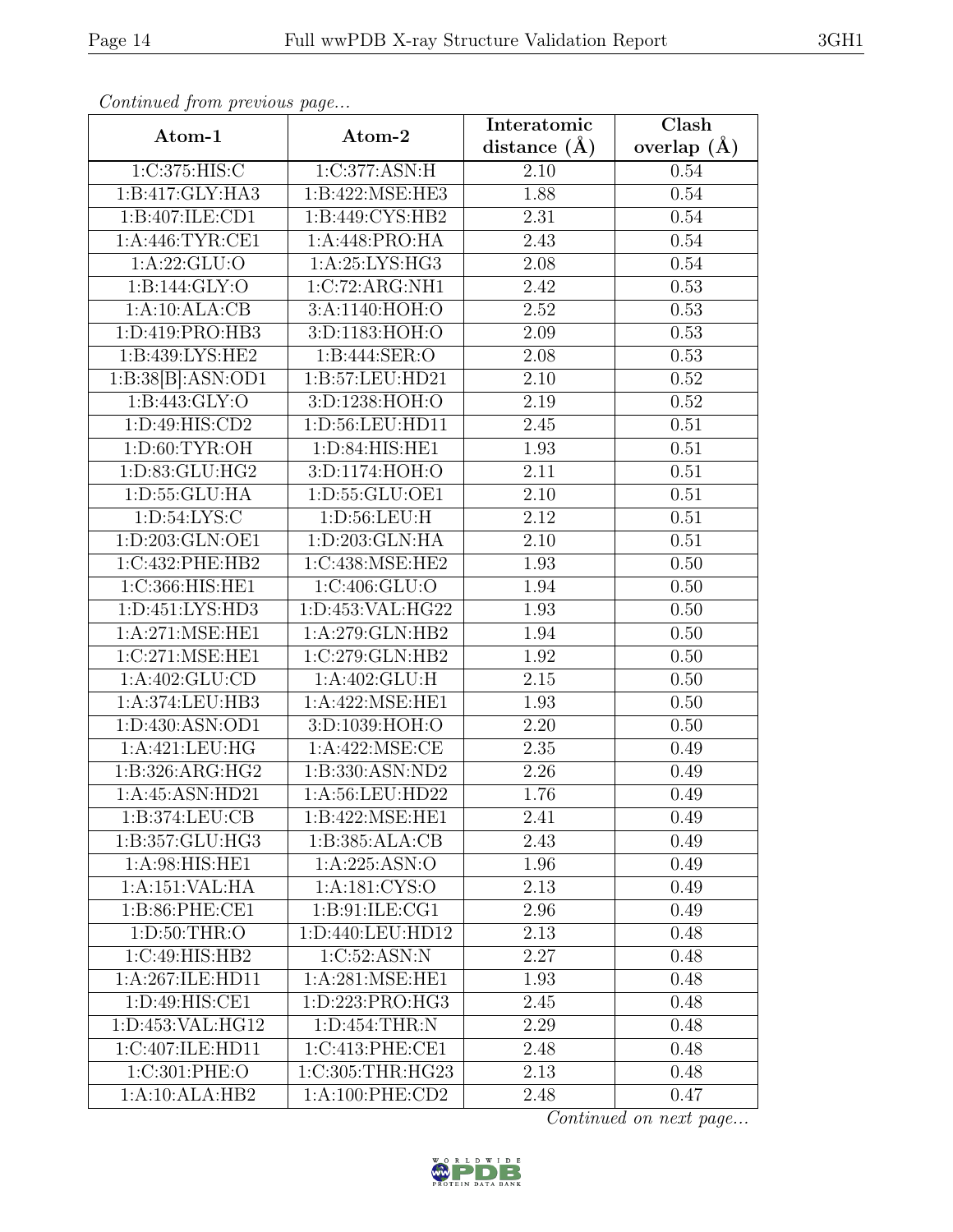| $\mathbf{r}$<br>Atom-1      | Atom-2             | Interatomic      | Clash           |
|-----------------------------|--------------------|------------------|-----------------|
|                             |                    | distance $(\AA)$ | overlap $(\AA)$ |
| 1:B:405:ARG:O               | 1:B:409:ARG:HG2    | 2.13             | 0.47            |
| 1:C:54:LYS:NZ               | 1:C:401:ALA:H      | 2.08             | 0.47            |
| 1:C:86:PHE:N                | 1:C:86:PHE:CD2     | 2.81             | 0.47            |
| 1:A:218:ILE:HG13            | 1:A:218:ILE:O      | 2.13             | 0.47            |
| $1:B:\overline{54:LYS:HE3}$ | 1:B:221:ALA:HB2    | 1.96             | 0.47            |
| 1:B:84:HIS:HB2              | 3:B:1325:HOH:O     | $2.15\,$         | 0.47            |
| 1: D: 18: GLN: HG2          | 3:D:1086:HOH:O     | 2.13             | 0.47            |
| 1:D:340:LYS:HE3             | 1:D:346:TYR:OH     | 2.14             | 0.47            |
| 1:D:4:ILE:HG23              | 1:D:77:GLU:HG3     | 1.96             | 0.47            |
| 1: D: 246: ARG: HD2         | 1:D:348:PHE:CZ     | 2.50             | 0.47            |
| 1:B:272:MSE:HE1             | 1:B:380:PRO:HB2    | 1.96             | 0.47            |
| 1: B: 439: LYS: CE          | 1:B:444:SER:O      | 2.63             | 0.47            |
| 1:A:312:LYS:HB3             | 1:A:312:LYS:HE3    | 1.74             | 0.46            |
| 1:D:423:LYS:HD2             | 1: D: 423: LYS: HA | 1.54             | 0.46            |
| 1:C:421:LEU:HG              | 1:C:422:MSE:CE     | 2.46             | 0.46            |
| 1:A:122:THR:N               | 3:A:1010:HOH:O     | 2.48             | 0.46            |
| 1:B:102:VAL:HA              | 1:B:233:ILE:HD13   | 1.97             | 0.46            |
| 1:B:281:MSE:HE2             | 1:B:281:MSE:HB3    | 1.86             | 0.46            |
| 1: D:52: ASN:H              | 1:D:52:ASN:ND2     | 2.12             | 0.46            |
| 1:D:84:HIS:HB2              | 3:D:1200:HOH:O     | 2.15             | 0.46            |
| 1:B:215:GLU:OE2             | 1:B:217:SER:OG     | 2.32             | 0.46            |
| 1:C:55:GLU:HA               | 1:C:55:GLU:OE2     | 2.15             | 0.46            |
| 1:D:182:THR:HG23            | 1: D: 183: GLY: O  | 2.16             | 0.46            |
| 1: A:269: GLY:HA2           | 1:A:272:MSE:HE2    | 1.98             | 0.45            |
| 1:A:54:LYS:O                | 1:A:55:GLU:HG3     | 2.16             | 0.45            |
| 1: B:86: PHE: CZ            | 1:B:91:ILE:HD11    | 2.51             | 0.45            |
| 1: D: 55: GLU: CA           | 1:D:55:GLU:OE1     | 2.64             | 0.45            |
| 1:A:10:ALA:CA               | 3:A:1140:HOH:O     | 2.65             | 0.45            |
| 1: A:51: ASP:N              | 1: A:51: ASP:OD1   | 2.50             | 0.45            |
| 1: A:90: GLN:OE1            | 3:D:928:HOH:O      | 2.20             | 0.45            |
| 1:B:357:GLU:HB2             | 3:B:1337:HOH:O     | 2.16             | 0.45            |
| 1: B: 459: HIS: O           | 1:B:459:HIS:CG     | 2.69             | 0.45            |
| 1:C:366:HIS:NE2             | 1:C:411:GLY:O      | 2.36             | 0.45            |
| 1:C:367:GLU:HG2             | 1:C:371:ASN:ND2    | 2.31             | 0.45            |
| 1:B:453:VAL:HG12            | 1:B:454:THR:N      | 2.31             | 0.45            |
| 1:C:378:GLN:OE1             | 1:C:382:VAL:HG12   | 2.16             | 0.45            |
| 1:D:366:HIS:CE1             | 1:D:410:HIS:HB2    | 2.52             | 0.45            |
| 1:B:421:LEU:HG              | 1: B:422: MSE: HE2 | 1.99             | 0.45            |
| 1:B:296:ARG:NE              | 3:D:885:HOH:O      | 2.22             | 0.45            |
| 1:B:233:ILE:HD12            | 1:B:233:ILE:N      | 2.32             | 0.45            |
| 1:B:357:GLU:OE2             | 1:B:389:ARG:NH1    | 2.49             | 0.45            |

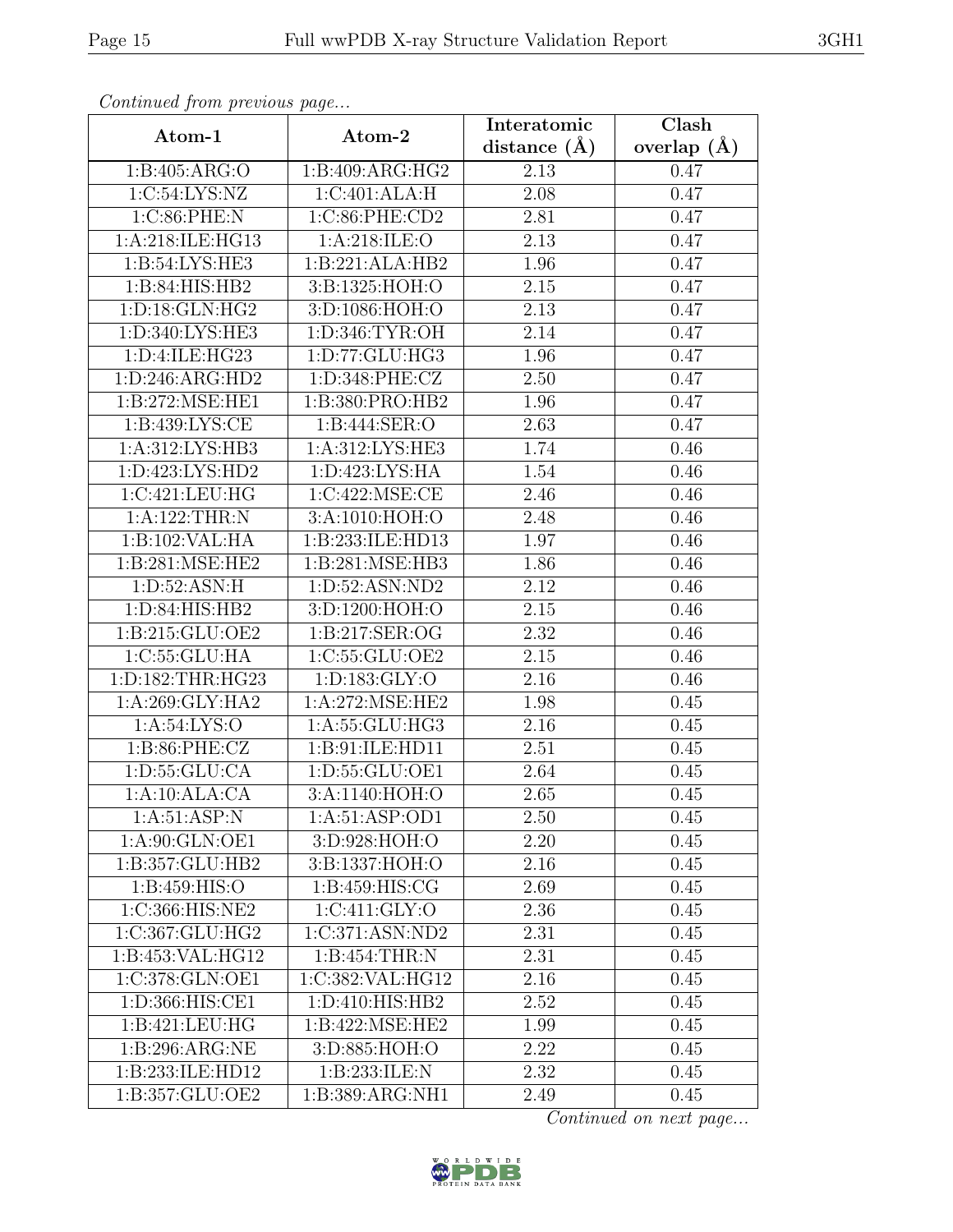| $\mathcal{F}$ , $\mathcal{F}$ , $\mathcal{F}$<br>Atom-1 | $\mathbf{r} \cdot \mathbf{v}$<br>Atom-2 | Interatomic    | Clash           |
|---------------------------------------------------------|-----------------------------------------|----------------|-----------------|
|                                                         |                                         | distance $(A)$ | overlap $(\AA)$ |
| 1:B:54:LYS:HZ1                                          | 1:B:221:ALA:H                           | 1.65           | 0.45            |
| 1:A:305:THR:HG22                                        | 1:A:421:LEU:HD13                        | 1.99           | 0.44            |
| 1: B:60: TYR:OH                                         | 1:B:84:HIS:HE1                          | 2.00           | 0.44            |
| 1:A:416:HIS:CD2                                         | 1:A:455:GLU:HB3                         | 2.52           | 0.44            |
| 1:A:336:ARG:HD3                                         | 3:D:1164:HOH:O                          | 2.17           | 0.44            |
| 1:B:189:MSE:HA                                          | 1:B:189:MSE:HE2                         | 1.99           | 0.44            |
| 1:A:194:LYS:CE                                          | 3:A:1320:HOH:O                          | 2.64           | 0.44            |
| 1: A: 193: MSE: SE                                      | 1: A:210: TYR: HB3                      | 2.68           | 0.44            |
| 1: A:31: ASP: HA                                        | 3:A:1406:HOH:O                          | 2.18           | 0.43            |
| 1:C:98:HIS:HE1                                          | 1:C:228:VAL:O                           | 2.01           | 0.43            |
| 1:D:102:VAL:HA                                          | 1:D:233:ILE:HD13                        | 2.00           | 0.43            |
| 1:D:342:LYS:HZ2                                         | 1: D: 342: LYS: HA                      | 1.83           | 0.43            |
| 1:C:360:LEU:HD12                                        | 1:C:361:PRO:HD2                         | 2.01           | 0.43            |
| 1:A:193:MSE:HG3                                         | 3:D:652:HOH:O                           | 2.18           | 0.43            |
| 1:A:336:ARG:HD2                                         | 3:A:1279:HOH:O                          | 2.19           | 0.43            |
| 1:C:154:GLY:O                                           | 1:C:189:MSE:HE3                         | 2.19           | 0.43            |
| 1:C:326:ARG:NH1                                         | 3:D:591:HOH:O                           | 2.51           | 0.43            |
| 1: D: 47: GLY: O                                        | 1: D:49: HIS:N                          | 2.51           | 0.43            |
| 1: D: 182: THR: CG2                                     | 1:D:193:MSE:HE3                         | 2.48           | 0.43            |
| 1:A:182:THR:HG23                                        | 1:A:183:GLY:O                           | 2.18           | 0.43            |
| 1:C:157:SER:HB2                                         | 1:C:440:LEU:HD23                        | 2.00           | 0.43            |
| 1:D:182:THR:HG22                                        | 1:D:193:MSE:CE                          | 2.48           | 0.43            |
| 1:B:267:ILE:HD11                                        | 1:B:281:MSE:HE1                         | 2.00           | 0.43            |
| 1: D:60: TYR:OH                                         | 1:D:84:HIS:CE1                          | 2.72           | 0.43            |
| 1:C:396:ALA:HA                                          | 1:C:400:LYS:HD3                         | 2.01           | 0.43            |
| 1:B:182:THR:CG2                                         | 1:B:193:MSE:HE3                         | 2.45           | 0.42            |
| 1:B:376:LEU:HD23                                        | 1:B:383:LEU:CD2                         | 2.49           | 0.42            |
| 1:B:86:PHE:CE1                                          | 1:B:91:ILE:HG12                         | 2.54           | 0.42            |
| 1:C:376:LEU:HD13                                        | 1:C:421:LEU:HB2                         | 2.01           | 0.42            |
| $1:C:54:LYS:\overline{HG2}$                             | 1:C:220:ALA:HB3                         | 2.01           | 0.42            |
| 1:D:13:MSE:HE2                                          | 1:D:16:LEU:HD11                         | 2.00           | 0.42            |
| 1:D:423:LYS:HD3                                         | 3:D:1002:HOH:O                          | 2.19           | 0.42            |
| 1:D:49:HIS:HD2                                          | 1: D: 51: ASP: O                        | 2.01           | 0.42            |
| 1:D:4:ILE:HG23                                          | 1: D: 77: GLU: CG                       | 2.49           | 0.42            |
| 1:A:389:ARG:NH2                                         | 3:D:1431:HOH:O                          | 2.46           | 0.42            |
| 1:B:323:GLU:OE1                                         | 1:B:326:ARG:NH1                         | 2.48           | 0.42            |
| 1:B:272:MSE:HB2                                         | 1:B:272:MSE:HE2                         | 1.88           | 0.42            |
| 1: D: 450: TYR: OH                                      | 3:D:1039:HOH:O                          | 2.10           | 0.42            |
| 1:D:49:HIS:CD2                                          | 1: D: 51: ASP: O                        | 2.72           | 0.42            |
| 1:A:83:GLU:HB3                                          | 3:A:1344:HOH:O                          | 2.19           | 0.42            |
| 1:D:53:SER:O                                            | 1:D:56:LEU:HD22                         | 2.20           | 0.42            |

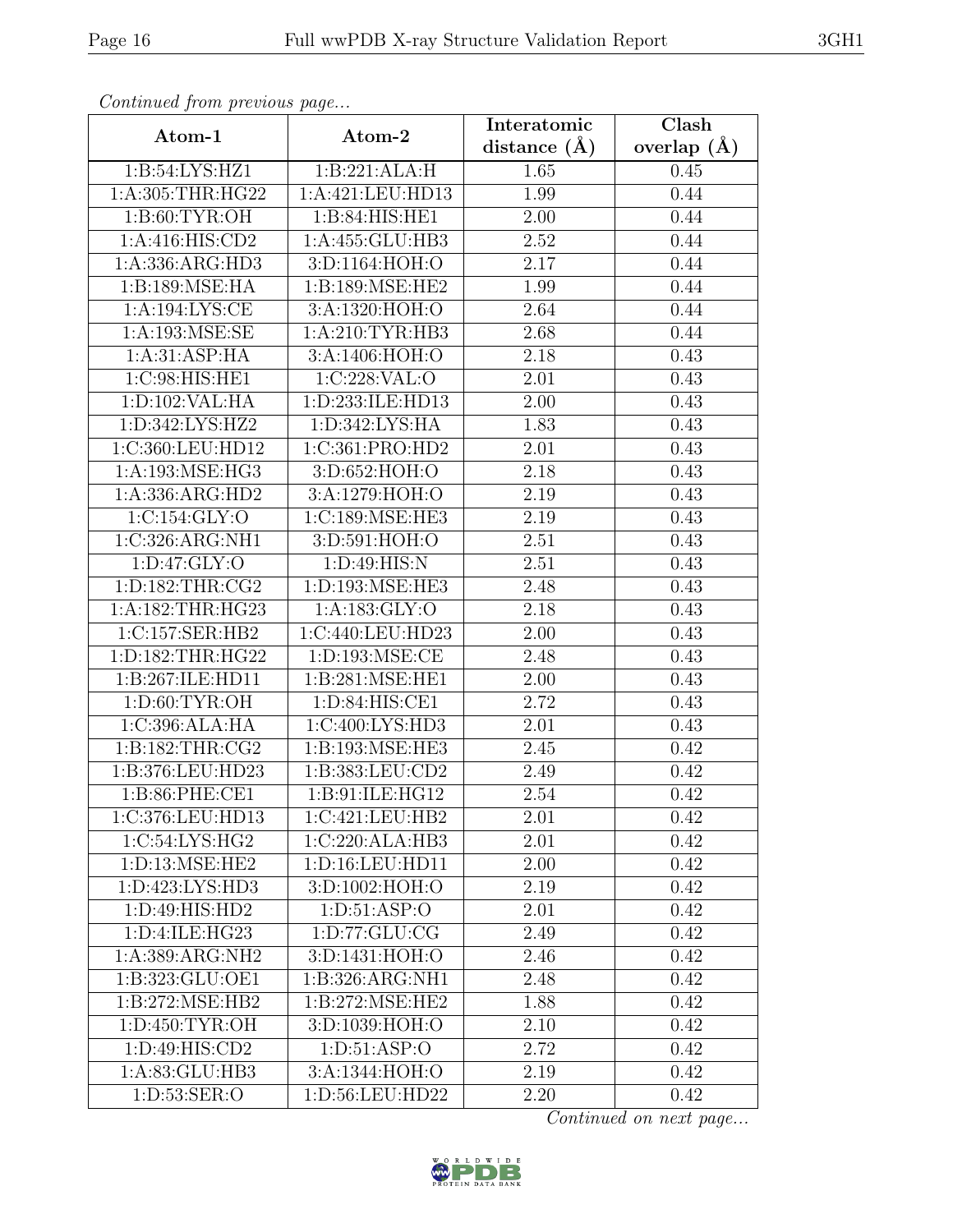| $Atom-1$            | Atom-2                       | Interatomic       | Clash           |
|---------------------|------------------------------|-------------------|-----------------|
|                     |                              | distance $(\AA)$  | overlap $(\AA)$ |
| 1:C:363:GLU:HA      | 1:C:364:PRO:HD3              | 1.77              | 0.42            |
| 1:C:417:GLY:O       | 1:C:418:ASP:C                | 2.58              | 0.42            |
| 1:A:346:TYR:CE1     | 1:D:71:GLU:HB2               | $2.55\,$          | 0.41            |
| 1:B:217:SER:OG      | 1:B:400:LYS:HE3              | 2.19              | 0.41            |
| 1:D:326:ARG:HG2     | 1:D:330:ASN:ND2              | 2.35              | 0.41            |
| 1: D: 396: ALA: HA  | 1: D:400: LYS:HD3            | 2.02              | 0.41            |
| 1:C:125:THR:HG22    | 1:C:129:ASN:ND2              | 2.35              | 0.41            |
| 1:B:281:MSE:HB2     | 3:D:1188:HOH:O               | 2.20              | 0.41            |
| 1: D:98: HIS: HE1   | 1: D: 225: ASN:O             | 2.04              | 0.41            |
| 1:D:38:ASN:OD1      | 1:D:57:LEU:HD22              | 2.19              | 0.41            |
| 1:A:342:LYS:HB3     | 1:A:342:LYS:HE2              | 1.86              | 0.41            |
| 1:B:189:MSE:HG2     | 1:B:189:MSE:H                | 1.63              | 0.41            |
| 1:C:193:MSE:SE      | 1:C:210:TYR:HB3              | 2.70              | 0.41            |
| 1:C:45:ASN:OD1      | 1:C:84:HIS:HE1               | 2.04              | 0.41            |
| 1:A:106:ILE:HA      | 1:A:106:ILE:HD13             | 1.83              | 0.41            |
| 1:B:246:ARG:HD2     | 1:B:348:PHE:CZ               | 2.56              | 0.41            |
| 1:B:366:HIS:CE1     | 1:B:410:HIS:HB2              | 2.56              | 0.41            |
| 1: D:290: GLN: HG3  | $3: D:760: \overline{HOH:O}$ | 2.21              | 0.41            |
| 1: A:25: LYS:O      | 1: A:27:THR:HG22             | 2.20              | 0.41            |
| 1:D:430:ASN:ND2     | 3:D:1095:HOH:O               | 2.54              | 0.41            |
| 1:C:245:VAL:HG11    | 1:C:267:ILE:HD13             | $\overline{2.03}$ | 0.41            |
| 1: D:281: MSE: HE2  | 1: D:281: MSE:HB3            | 1.88              | 0.41            |
| 1: D:66:THR:HB      | 1: D: 77: GLU: HB3           | 2.02              | 0.41            |
| 1:B:151:VAL:HA      | 1: B:181: CYS:O              | 2.21              | 0.40            |
| 1:D:51:ASP:HB3      | 1:D:56:LEU:HD11              | 2.03              | 0.40            |
| 1:A:253:ILE:HD12    | 1:A:264:LEU:HD13             | 2.04              | 0.40            |
| 1:C:146[B]:THR:HG23 | 3:D:672:HOH:O                | 2.21              | 0.40            |
| 1:A:147:PRO:HD2     | 1: A: 336: ARG: CG           | 2.52              | 0.40            |
| 1:D:52:ASN:HD22     | 1: D:52: ASN:H               | 1.70              | 0.40            |

There are no symmetry-related clashes.

## 5.3 Torsion angles (i)

#### 5.3.1 Protein backbone (i)

In the following table, the Percentiles column shows the percent Ramachandran outliers of the chain as a percentile score with respect to all X-ray entries followed by that with respect to entries of similar resolution.

The Analysed column shows the number of residues for which the backbone conformation was analysed, and the total number of residues.

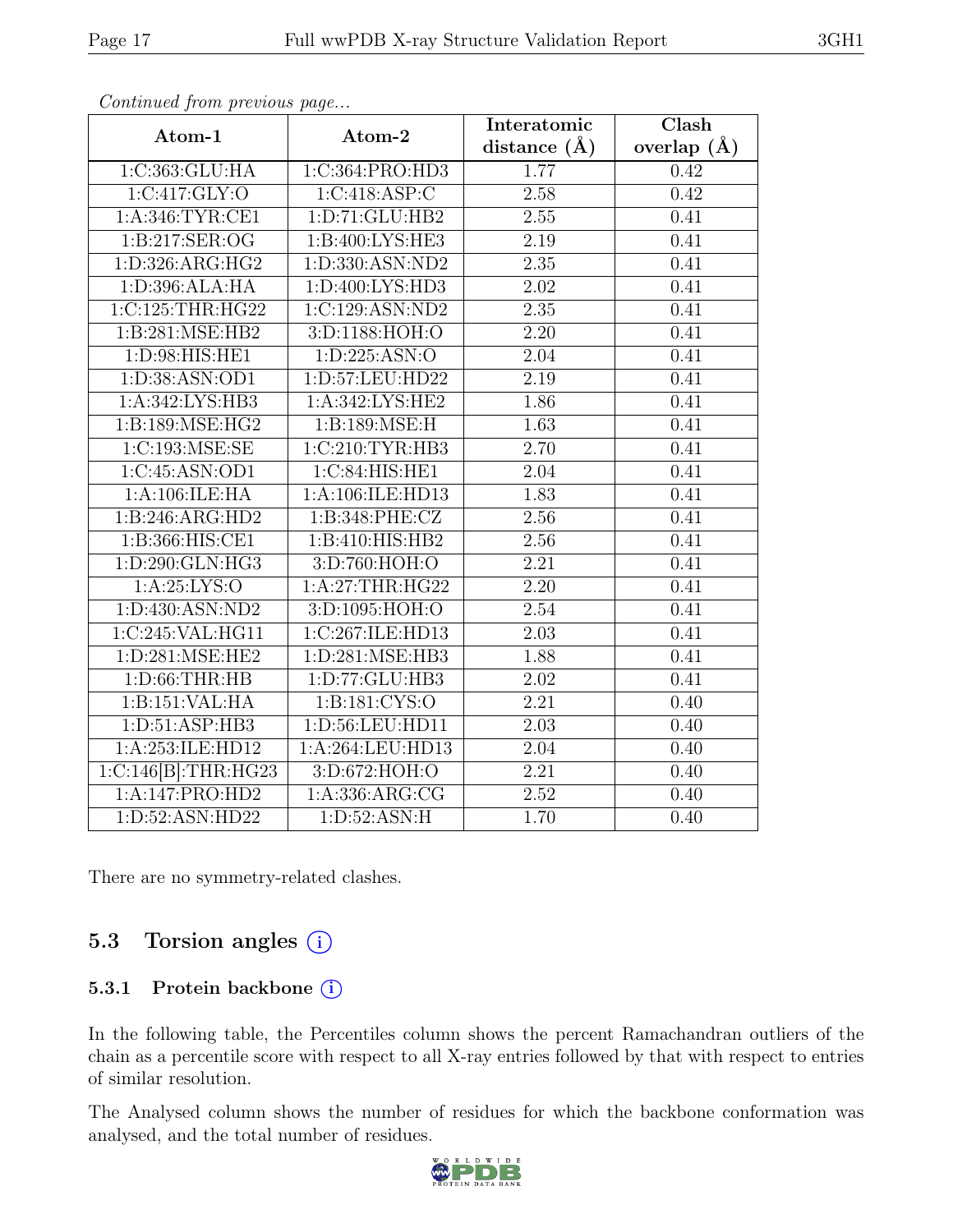| Mol | Chain   | Analysed        | Allowed<br>Favoured |            | Outliers       | Percentiles |                     |
|-----|---------|-----------------|---------------------|------------|----------------|-------------|---------------------|
|     | А       | $438/462$ (95%) | 427 (98%)           | 11 $(2\%)$ | $\theta$       | 100         | $\vert$ 100 $\vert$ |
|     | B       | 439/462 (95%)   | 426 (97%)           | 12(3%)     | $1(0\%)$       | 47          | 38                  |
|     | $\rm C$ | $437/462$ (95%) | 419 (96%)           | $18(4\%)$  | $\overline{0}$ | 100         | 100 <sub>h</sub>    |
|     | D       | $438/462$ (95%) | 422 (96%)           | $12(3\%)$  | $4(1\%)$       |             | $\overline{7}$      |
| All | All     | 1752/1848 (95%) | 1694 (97%)          | 53 (3%)    | $5(0\%)$       | 41          | 31                  |

All (5) Ramachandran outliers are listed below:

| Mol | Chain  | Res | <b>Type</b>      |
|-----|--------|-----|------------------|
|     | R      | 460 | $\overline{HIS}$ |
|     | $\Box$ | 48  | <b>SER</b>       |
|     | $\Box$ | 54  | <b>LYS</b>       |
|     | I)     | 148 | <b>ASN</b>       |
|     |        | 186 | <b>PRO</b>       |

#### 5.3.2 Protein sidechains (i)

In the following table, the Percentiles column shows the percent sidechain outliers of the chain as a percentile score with respect to all X-ray entries followed by that with respect to entries of similar resolution.

The Analysed column shows the number of residues for which the sidechain conformation was analysed, and the total number of residues.

| Mol | Chain         | Analysed         | Rotameric    | Outliers  | Percentiles |                 |
|-----|---------------|------------------|--------------|-----------|-------------|-----------------|
|     | A             | 379/373 (102%)   | 362 $(96\%)$ | 17 $(4%)$ | 27          | 18              |
|     | <sub>B</sub>  | 379/373 (102%)   | 360 $(95\%)$ | $19(5\%)$ | 24          | 15 <sub>1</sub> |
|     | $\mathcal{C}$ | 374/373 (100%)   | 354 (95%)    | $20(5\%)$ | 22          | 13              |
|     | D             | 374/373 (100%)   | 353 (94%)    | $21(6\%)$ | 21          | 11              |
| All | All           | 1506/1492 (101%) | 1429 (95%)   | 77 $(5%)$ | 24          | 14              |

All (77) residues with a non-rotameric sidechain are listed below:

| Mol | Chain | Res | <b>Type</b> |
|-----|-------|-----|-------------|
|     |       | 13  | <b>MSE</b>  |
|     |       | 21  | <b>VAL</b>  |
|     |       | 25  | <b>LYS</b>  |
|     |       | 27  | <b>THR</b>  |
|     |       | 30  | <b>SER</b>  |
|     |       | 57  | LEU         |

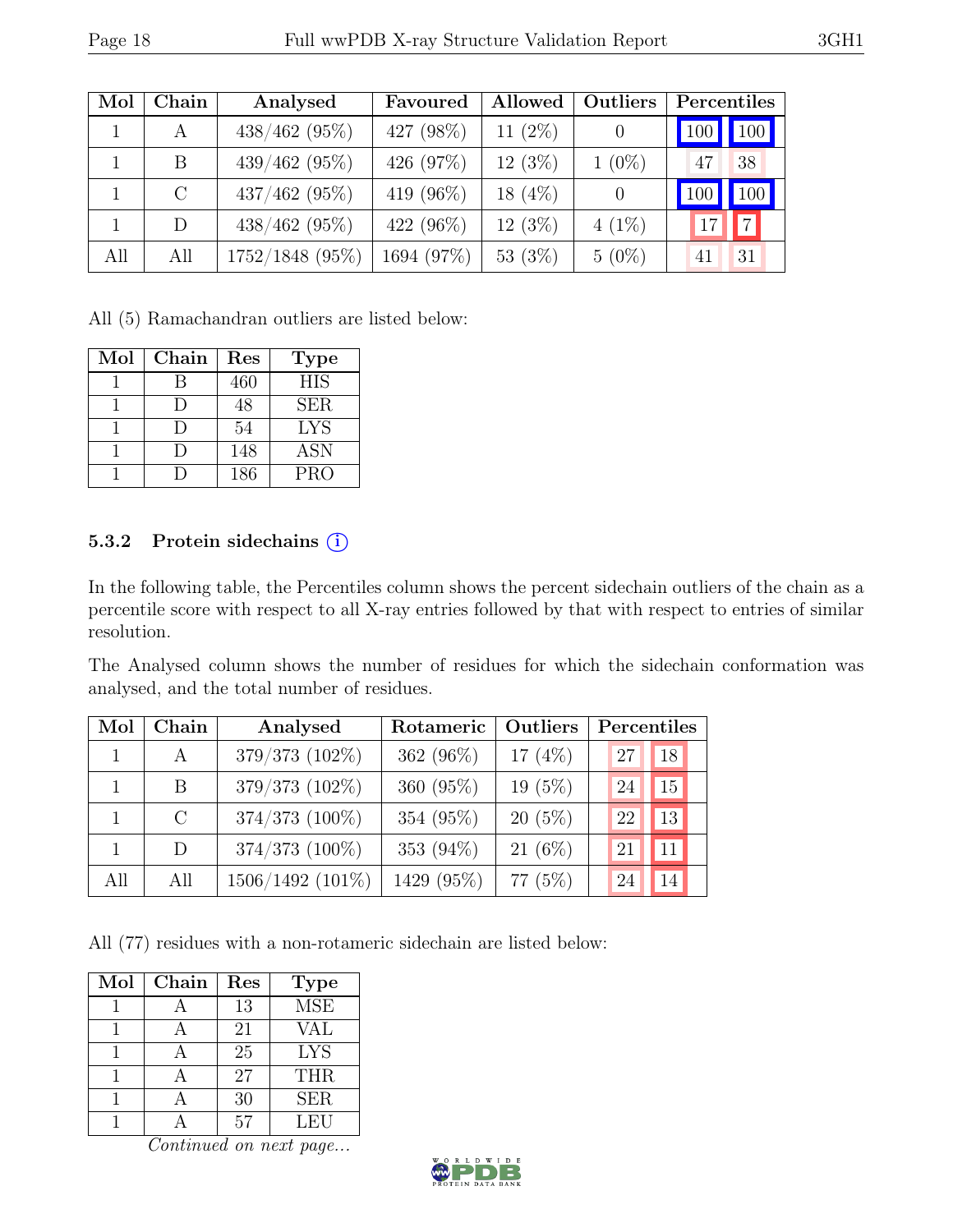| $\overline{\text{Mol}}$ | $\boldsymbol{\mathcal{J}}$<br>Chain                                                                                                                                                                                                           | ı<br>Res         | $\mathbf{r}$<br>$\overline{v}$<br>$\overline{\text{Type}}$ |
|-------------------------|-----------------------------------------------------------------------------------------------------------------------------------------------------------------------------------------------------------------------------------------------|------------------|------------------------------------------------------------|
| $\overline{1}$          | $\overline{A}$                                                                                                                                                                                                                                | 61               | <b>LYS</b>                                                 |
| $\overline{1}$          | A                                                                                                                                                                                                                                             | 83               | $\overline{\mathrm{GLU}}$                                  |
| $\overline{1}$          | $\overline{A}$                                                                                                                                                                                                                                | 84               | <b>HIS</b>                                                 |
| $\mathbf 1$             | $\overline{A}$                                                                                                                                                                                                                                | 110              | <b>ASN</b>                                                 |
| $\mathbf{1}$            | $\overline{A}$                                                                                                                                                                                                                                | $\overline{1}90$ | GLU                                                        |
| $\overline{1}$          | $\overline{A}$                                                                                                                                                                                                                                | 240              | $AR\overline{G}$                                           |
| $\mathbf{1}$            | $\overline{A}$                                                                                                                                                                                                                                | 289              | <b>LYS</b>                                                 |
| $\mathbf{1}$            | $\overline{A}$                                                                                                                                                                                                                                | 400              | <b>LYS</b>                                                 |
| $\mathbf{1}$            |                                                                                                                                                                                                                                               | 405              | $AR\overline{G}$                                           |
| $\overline{1}$          | $\frac{\overline{A}}{\overline{A}}$                                                                                                                                                                                                           | 447              | $\overline{\text{GLU}}$                                    |
| $\mathbf{1}$            | $\overline{A}$                                                                                                                                                                                                                                | 460              | <b>HIS</b>                                                 |
| $\overline{1}$          | $\overline{\mathrm{B}}$                                                                                                                                                                                                                       | $\overline{6}$   | $\overline{\text{GLN}}$                                    |
| $\overline{1}$          | $\overline{\mathbf{B}}$                                                                                                                                                                                                                       | 13               | <b>MSE</b>                                                 |
| $\mathbf{1}$            | $\boldsymbol{B}$                                                                                                                                                                                                                              | 29               | ${\rm SER}$                                                |
| $\overline{1}$          | $\overline{\mathrm{B}}$                                                                                                                                                                                                                       | $\overline{51}$  | $\overline{\text{ASP}}$                                    |
| $\mathbf{1}$            | $\boldsymbol{B}$                                                                                                                                                                                                                              | 54               | $\overline{\text{LYS}}$                                    |
| $\overline{1}$          | $\overline{\mathrm{B}}$                                                                                                                                                                                                                       | $\overline{56}$  | LEU                                                        |
| $\mathbf{1}$            | $\overline{\mathbf{B}}$                                                                                                                                                                                                                       | 58               | ASP                                                        |
| $\mathbf{1}$            | $\overline{\mathrm{B}}$                                                                                                                                                                                                                       | 110              | $\overline{\mathrm{ASN}}$                                  |
| $\mathbf{1}$            | $\overline{\mathbf{B}}$                                                                                                                                                                                                                       | 167              | $\rm{ARG}$                                                 |
| $\overline{1}$          | $\overline{\mathrm{B}}$                                                                                                                                                                                                                       | 189              | <b>MSE</b>                                                 |
| $\overline{1}$          | $\overline{\mathrm{B}}$                                                                                                                                                                                                                       | 218              | <b>ILE</b>                                                 |
| $\mathbf 1$             | $\overline{\mathrm{B}}$                                                                                                                                                                                                                       | 292              | GLU                                                        |
| $\mathbf{1}$            | $\overline{\text{B}}$                                                                                                                                                                                                                         | 297              | <b>SER</b>                                                 |
| $\mathbf{1}$            | $\overline{\mathbf{B}}$                                                                                                                                                                                                                       | 373              | <b>ASP</b>                                                 |
| $\overline{1}$          | $\overline{\mathrm{B}}$                                                                                                                                                                                                                       | 392              | $\overline{\text{SER}}$                                    |
| $\mathbf{1}$            | $\overline{\mathbf{B}}$                                                                                                                                                                                                                       | 402              | $\overline{\text{GLU}}$                                    |
| $\mathbf{1}$            | $\overline{\mathbf{B}}$                                                                                                                                                                                                                       | 405              | $\overline{\rm{ARG}}$                                      |
| $\mathbf{1}$            | $\overline{\mathrm{B}}$                                                                                                                                                                                                                       | 418              | <b>ASP</b>                                                 |
| $\mathbf{1}$            |                                                                                                                                                                                                                                               | 459              | HIS                                                        |
| $\mathbf{1}$            |                                                                                                                                                                                                                                               | $\,6\,$          | GLN                                                        |
| $\overline{1}$          |                                                                                                                                                                                                                                               | $\overline{12}$  | <b>SER</b>                                                 |
| $\mathbf 1$             |                                                                                                                                                                                                                                               | $2\overline{7}$  | $\overline{\text{THR}}$                                    |
| $\mathbf{1}$            |                                                                                                                                                                                                                                               | $\overline{52}$  | <b>ASN</b>                                                 |
| $\mathbf{1}$            |                                                                                                                                                                                                                                               | $53\,$           | $\overline{\text{SER}}$                                    |
| $\overline{1}$          |                                                                                                                                                                                                                                               | $\overline{55}$  | $\overline{\text{GLU}}$                                    |
| $\mathbf 1$             |                                                                                                                                                                                                                                               | 83               | $\frac{\text{GLU}}{\text{HIS}}$                            |
| $\mathbf{1}$            |                                                                                                                                                                                                                                               | 84               |                                                            |
| $\mathbf 1$             |                                                                                                                                                                                                                                               | 160              | $\frac{\overline{\text{GLU}}}{\overline{\text{LEU}}}$      |
| $\overline{1}$          |                                                                                                                                                                                                                                               | 265              |                                                            |
| $\overline{1}$          | $\underbrace{\overline{C}}_{\overline{C}} \overline{\overline{C}}_{\overline{C}} \overline{\overline{C}}_{\overline{C}} \overline{\overline{C}}_{\overline{C}} \overline{\overline{C}}_{\overline{C}} \overline{\overline{C}}_{\overline{C}}$ | $\overline{290}$ | $\overline{\text{GLN}}$                                    |
| $\overline{1}$          |                                                                                                                                                                                                                                               | 297              | $\overline{\text{SER}}$                                    |

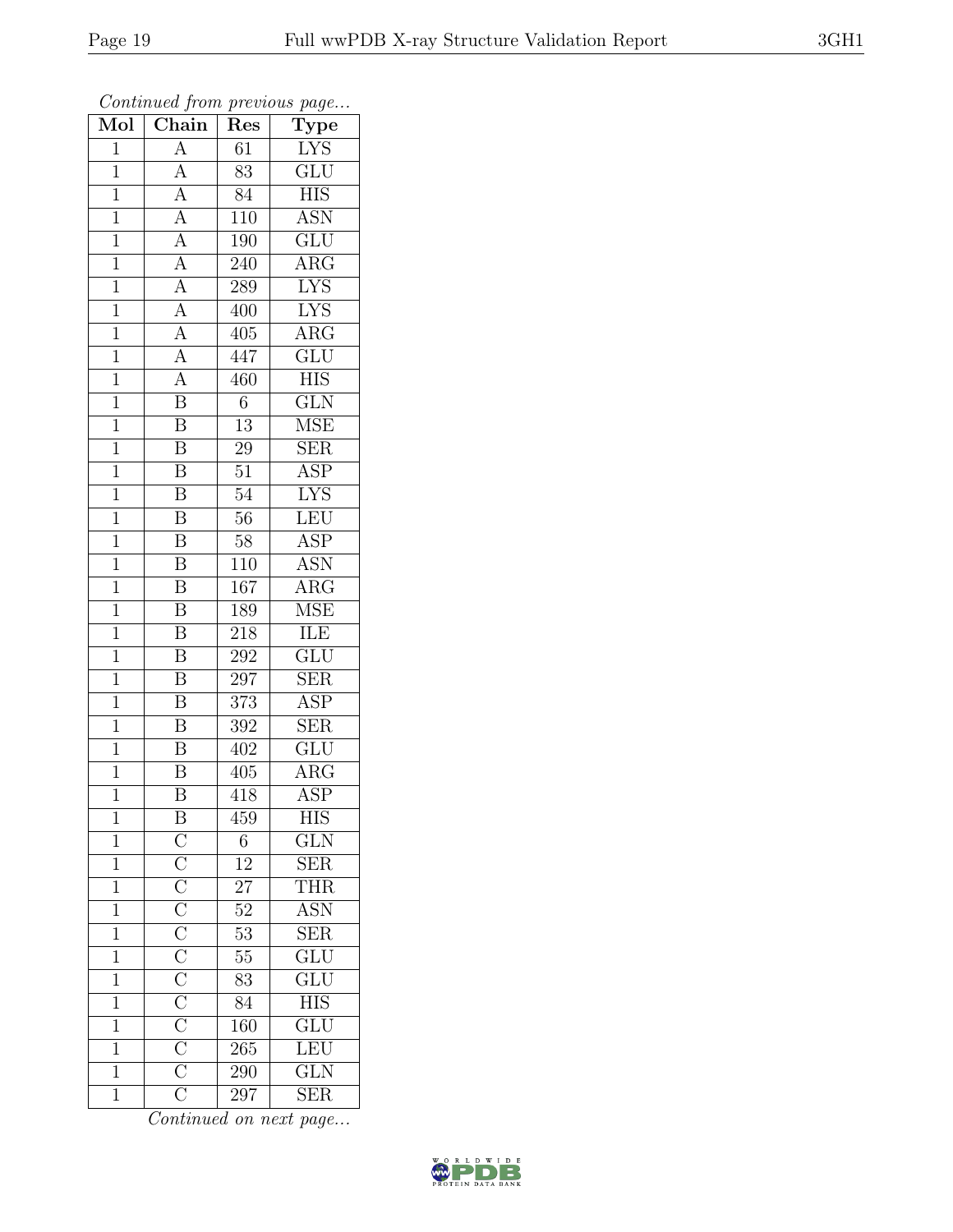| Mol            | $\overline{\text{Chain}}$                                                                                                                                                                                                                                                         | Res              | $\cdot$<br>$\overline{\text{Type}}$ |
|----------------|-----------------------------------------------------------------------------------------------------------------------------------------------------------------------------------------------------------------------------------------------------------------------------------|------------------|-------------------------------------|
| $\mathbf{1}$   |                                                                                                                                                                                                                                                                                   | 308              | GLU                                 |
| $\mathbf 1$    |                                                                                                                                                                                                                                                                                   | $\overline{363}$ | $\overline{\text{GLU}}$             |
| $\mathbf 1$    |                                                                                                                                                                                                                                                                                   | 373              | <b>ASP</b>                          |
| $\overline{1}$ |                                                                                                                                                                                                                                                                                   | 377              | <b>ASN</b>                          |
| $\overline{1}$ |                                                                                                                                                                                                                                                                                   | 388              | $\overline{\rm{ARG}}$               |
| $\mathbf{1}$   |                                                                                                                                                                                                                                                                                   | 414              | GLU                                 |
| $\mathbf{1}$   |                                                                                                                                                                                                                                                                                   | 423              | <b>LYS</b>                          |
| $\mathbf 1$    |                                                                                                                                                                                                                                                                                   | 425              | <b>MSE</b>                          |
| $\overline{1}$ |                                                                                                                                                                                                                                                                                   | $43\,$           | <b>VAL</b>                          |
| $\overline{1}$ |                                                                                                                                                                                                                                                                                   | $50\,$           | <b>THR</b>                          |
| $\mathbf{1}$   | $\frac{\overline{C}}{\overline{C}} \frac{\overline{C}}{\overline{C}} \frac{\overline{C}}{\overline{C}} \frac{\overline{C}}{\overline{C}} \frac{\overline{C}}{\overline{C}} \frac{\overline{C}}{\overline{D}} \frac{\overline{D}}{\overline{D}} \frac{\overline{D}}{\overline{D}}$ | $52\,$           | <b>ASN</b>                          |
| $\mathbf 1$    |                                                                                                                                                                                                                                                                                   | $55\,$           | $\overline{\text{GLU}}$             |
| $\overline{1}$ | $\frac{\overline{D}}{\overline{D}}$                                                                                                                                                                                                                                               | $56\,$           | LEU                                 |
| $\overline{1}$ |                                                                                                                                                                                                                                                                                   | $58\,$           | <b>ASP</b>                          |
| $\overline{1}$ | $\overline{\rm D}$                                                                                                                                                                                                                                                                | $\overline{84}$  | <b>HIS</b>                          |
| $\mathbf 1$    | $\frac{1}{D}$                                                                                                                                                                                                                                                                     | 90               | GLN                                 |
| $\overline{1}$ | $\overline{D}$                                                                                                                                                                                                                                                                    | $\overline{147}$ | $\overline{\text{PRO}}$             |
| $\mathbf{1}$   | $\overline{D}$                                                                                                                                                                                                                                                                    | 203              | GLN                                 |
| $\overline{1}$ | $\overline{\rm D}$                                                                                                                                                                                                                                                                | $\overline{297}$ | SER                                 |
| $\overline{1}$ | $\overline{\rm D}$                                                                                                                                                                                                                                                                | 311              | $\overline{\rm{ARG}}$               |
| $\overline{1}$ | $\frac{\overline{D}}{\overline{D}}$                                                                                                                                                                                                                                               | $\overline{342}$ | <b>LYS</b>                          |
| $\mathbf{1}$   |                                                                                                                                                                                                                                                                                   | $\overline{353}$ | <b>LYS</b>                          |
| $\overline{1}$ | $\overline{D}$                                                                                                                                                                                                                                                                    | 402              | GLU                                 |
| $\overline{1}$ | $\overline{\rm D}$                                                                                                                                                                                                                                                                | 405              | $\overline{\rm{ARG}}$               |
| $\mathbf{1}$   | $\frac{\overline{D}}{\overline{D}}$                                                                                                                                                                                                                                               | 418              | $\overline{\text{ASP}}$             |
| $\mathbf 1$    |                                                                                                                                                                                                                                                                                   | 423              | <b>LYS</b>                          |
| $\overline{1}$ |                                                                                                                                                                                                                                                                                   | 424              | <b>LYS</b>                          |
| $\overline{1}$ | $\overline{D}$                                                                                                                                                                                                                                                                    | 439              | ${\rm LYS}$                         |
| $\overline{1}$ | $\overline{\rm D}$                                                                                                                                                                                                                                                                | $\overline{451}$ | $\overline{\text{LYS}}$             |

Sometimes sidechains can be flipped to improve hydrogen bonding and reduce clashes. All (14) such sidechains are listed below:

| Mol | Chain         | Res | <b>Type</b> |
|-----|---------------|-----|-------------|
| 1   | А             | 84  | <b>HIS</b>  |
| 1   |               | 330 | <b>ASN</b>  |
| 1   | В             | 112 | <b>HIS</b>  |
| 1   | В             | 430 | <b>ASN</b>  |
| 1   | B             | 462 | <b>HIS</b>  |
| 1   | $\rm C$       | 6   | <b>GLN</b>  |
| 1   | С             | 84  | <b>HIS</b>  |
| 1   | С             | 98  | <b>HIS</b>  |
|     | $\mathcal{C}$ | 112 | <b>HIS</b>  |

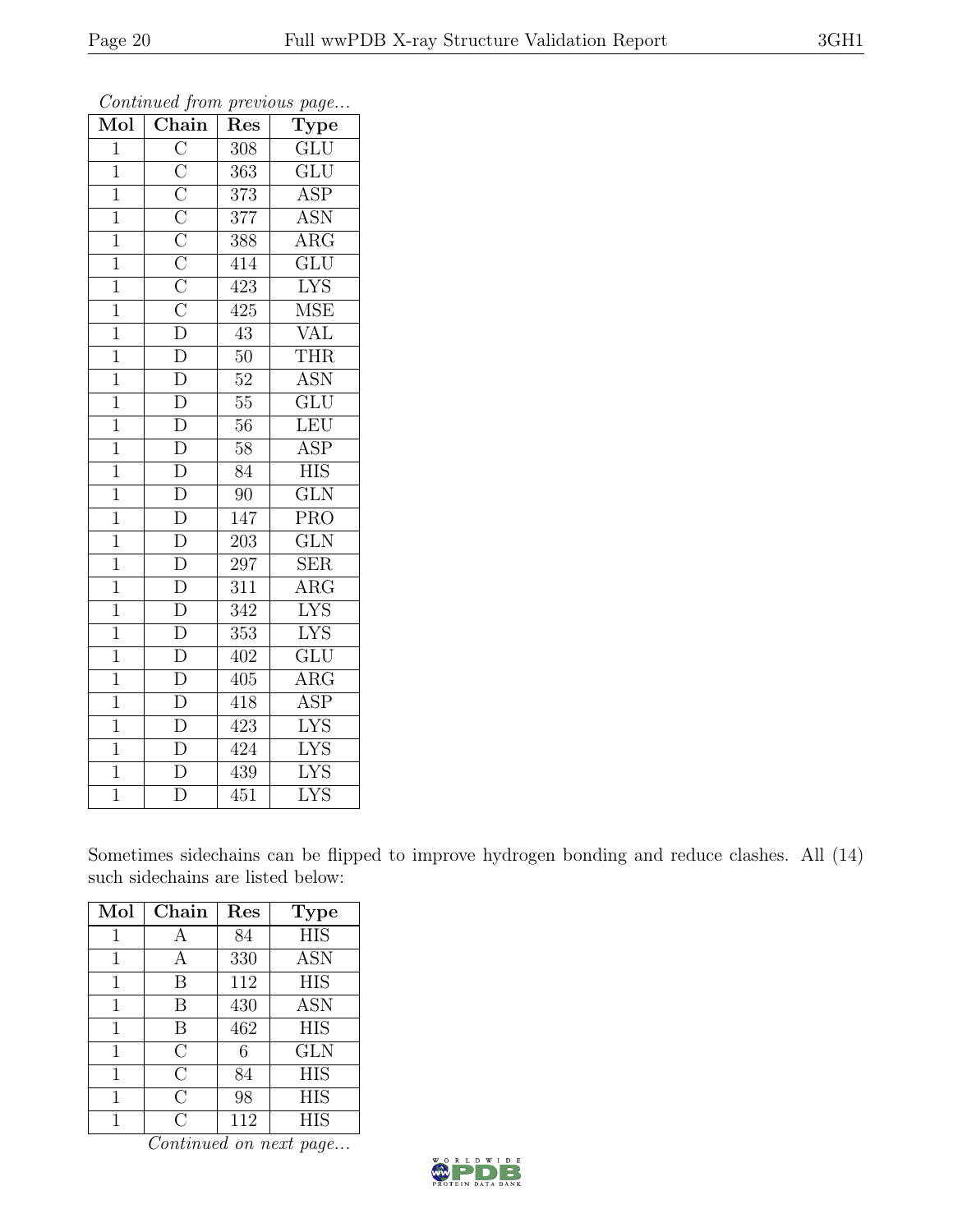Continued from previous page...

| Mol | Chain | Res | <b>Type</b> |
|-----|-------|-----|-------------|
|     |       | 371 | <b>ASN</b>  |
|     | € :   | 377 | <b>ASN</b>  |
|     |       | 430 | <b>ASN</b>  |
|     | I)    | 49  | <b>HIS</b>  |
|     |       | 330 | ASN         |

#### 5.3.3 RNA  $(i)$

There are no RNA molecules in this entry.

## 5.4 Non-standard residues in protein, DNA, RNA chains (i)

There are no non-standard protein/DNA/RNA residues in this entry.

#### 5.5 Carbohydrates  $(i)$

There are no monosaccharides in this entry.

#### 5.6 Ligand geometry  $(i)$

4 ligands are modelled in this entry.

In the following table, the Counts columns list the number of bonds (or angles) for which Mogul statistics could be retrieved, the number of bonds (or angles) that are observed in the model and the number of bonds (or angles) that are defined in the Chemical Component Dictionary. The Link column lists molecule types, if any, to which the group is linked. The Z score for a bond length (or angle) is the number of standard deviations the observed value is removed from the expected value. A bond length (or angle) with  $|Z| > 2$  is considered an outlier worth inspection. RMSZ is the root-mean-square of all Z scores of the bond lengths (or angles).

| Mol            |                 | Chain | Link<br>Res |                          |        | Bond lengths |            |        | Bond angles |          |
|----------------|-----------------|-------|-------------|--------------------------|--------|--------------|------------|--------|-------------|----------|
|                | <b>Type</b>     |       |             |                          | Counts | <b>RMSZ</b>  | H Z <br>>2 | Counts | <b>RMSZ</b> | Z   > 2  |
| 2              | PO4             |       | 501         | $\overline{\phantom{0}}$ | 4.4.4  | 0.95         |            | 6,6,6  | 1.13        |          |
| $\overline{2}$ | PO4             |       | 501         | $\overline{\phantom{0}}$ | 4.4.4  | 1.00         |            | 6,6,6  | 0.73        |          |
| $\overline{2}$ | PO <sub>4</sub> | A     | 501         | $\qquad \qquad -$        | 4,4,4  | 1.14         | (25%)      | 6,6,6  | 1.50        | (16%)    |
| $\overline{2}$ | PO <sub>4</sub> |       | 501         | $\overline{\phantom{a}}$ | 4.4.4  | 0.83         |            | 6,6,6  | 1.29        | $(16\%)$ |

All (1) bond length outliers are listed below:

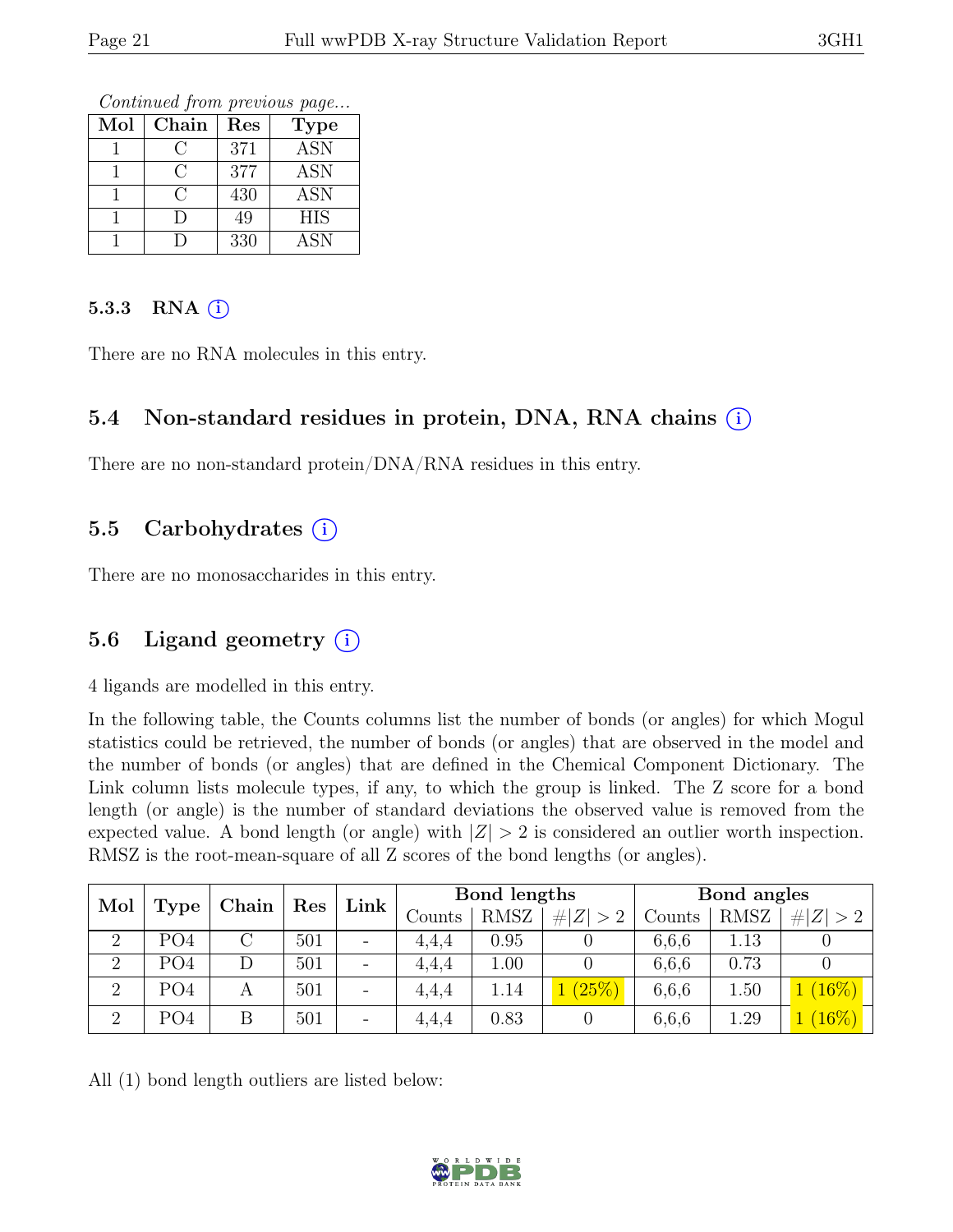|  |  |                                                    | $\mid$ Mol $\mid$ Chain $\mid$ Res $\mid$ Type $\mid$ Atoms $\mid$ $\mid$ Z $\mid$ Observed(A) $\mid$ Ideal(A) $\mid$ |      |
|--|--|----------------------------------------------------|-----------------------------------------------------------------------------------------------------------------------|------|
|  |  | $\vert 501 \vert PQ4 \vert P-Q4 \vert -2.19 \vert$ | -1.48                                                                                                                 | 1.54 |

All (2) bond angle outliers are listed below:

|  |     |                 | $\mid$ Mol $\mid$ Chain $\mid$ Res $\mid$ Type $\mid$ Atoms | $\mathbf{Z}$ | Observed( $^{\circ}$ )   Ideal( $^{\circ}$ ) |                 |
|--|-----|-----------------|-------------------------------------------------------------|--------------|----------------------------------------------|-----------------|
|  | 501 |                 | $PO4 \mid O4-P-O3 \mid 2.56$                                |              | 116.19                                       | $107.9^{\circ}$ |
|  | 501 | PO <sub>4</sub> | $\vert$ O4-P-O2 $\vert$ 2.28                                |              | 115.28                                       | $107.9^{\circ}$ |

There are no chirality outliers.

There are no torsion outliers.

There are no ring outliers.

No monomer is involved in short contacts.

## 5.7 Other polymers (i)

There are no such residues in this entry.

## 5.8 Polymer linkage issues (i)

There are no chain breaks in this entry.

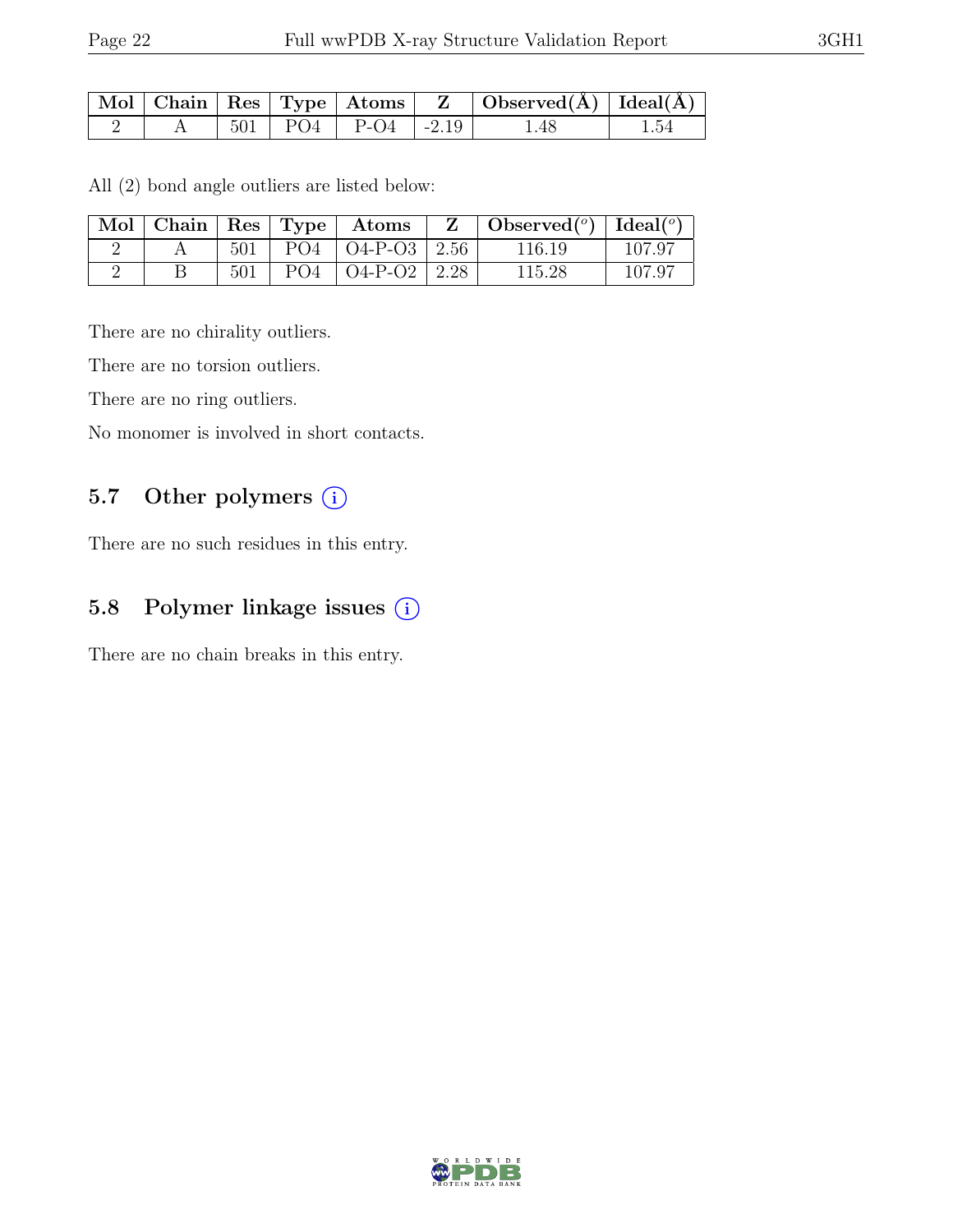# 6 Fit of model and data  $(i)$

## 6.1 Protein, DNA and RNA chains (i)

In the following table, the column labelled ' $\#\text{RSRZ}>2$ ' contains the number (and percentage) of RSRZ outliers, followed by percent RSRZ outliers for the chain as percentile scores relative to all X-ray entries and entries of similar resolution. The OWAB column contains the minimum, median,  $95<sup>th</sup>$  percentile and maximum values of the occupancy-weighted average B-factor per residue. The column labelled 'Q< 0.9' lists the number of (and percentage) of residues with an average occupancy less than 0.9.

| Mol | Chain   | Analysed          | $<$ RSRZ $>$ | $\#\text{RSRZ}\text{>2}$ |    | $OWAB(A^2)$ | Q <sub>0.9</sub> |          |
|-----|---------|-------------------|--------------|--------------------------|----|-------------|------------------|----------|
|     | А       | $431/462$ (93\%)  | 0.05         | $28(6\%)$                | 18 | 21          | 9, 17, 45, 90    | $2(0\%)$ |
|     | B       | $429/462(92\%)$   | 0.11         | $28(6\%)$                | 18 | 21          | 9, 18, 44, 95    |          |
|     | $\rm C$ | $424/462$ (91\%)  | 0.11         | 35 $(8\%)$               | 11 | 13          | 7, 17, 47, 77    |          |
|     | D       | $427/462$ (92%)   | $-0.02$      | $21(4\%)$                | 29 | 33          | 7, 16, 40, 74    |          |
| All | All     | $1711/1848$ (92%) | 0.06         | 112 (6%)                 | 18 | 21          | 7, 17, 45, 95    | $2(0\%)$ |

All (112) RSRZ outliers are listed below:

| Mol            | Chain                   | Res    | <b>Type</b>             | <b>RSRZ</b> |
|----------------|-------------------------|--------|-------------------------|-------------|
| $\mathbf{1}$   | B                       | 56     | <b>LEU</b>              | 11.8        |
| $\overline{1}$ | $\boldsymbol{A}$        | 56     | $\overline{\text{LEU}}$ | 11.0        |
| $\mathbf 1$    | $\boldsymbol{B}$        | $50\,$ | <b>THR</b>              | 9.8         |
| $\overline{1}$ | $\overline{D}$          | 50     | <b>THR</b>              | 8.5         |
| $\overline{1}$ | $\overline{A}$          | 57     | <b>LEU</b>              | 8.2         |
| $\overline{1}$ | D                       | 57     | <b>LEU</b>              | 8.0         |
| $\mathbf{1}$   | $\, {\bf B}$            | 442    | <b>GLY</b>              | 7.9         |
| $\overline{1}$ | B                       | 454    | <b>THR</b>              | 6.7         |
| $\overline{1}$ | $\boldsymbol{B}$        | 51     | <b>ASP</b>              | 6.3         |
| $\overline{1}$ | $\overline{A}$          | 442    | <b>GLY</b>              | 6.2         |
| $\overline{1}$ | $\boldsymbol{B}$        | 443    | <b>GLY</b>              | 6.1         |
| $\overline{1}$ | $\overline{\mathbf{B}}$ | 460    | <b>HIS</b>              | $5.8\,$     |
| $\overline{1}$ | $\overline{A}$          | $50\,$ | <b>THR</b>              | 5.7         |
| $\mathbf{1}$   | ${\rm D}$               | 454    | <b>THR</b>              | 5.7         |
| $\overline{1}$ | $\overline{A}$          | 115    | ASP                     | 5.6         |
| $\overline{1}$ | $\boldsymbol{B}$        | 57     | <b>LEU</b>              | 5.3         |
| $\mathbf{1}$   | $\overline{\rm C}$      | 443    | <b>GLY</b>              | 5.3         |
| $\mathbf{1}$   | Β                       | 54     | <b>LYS</b>              | 5.2         |
| $\overline{1}$ | $\boldsymbol{A}$        | 114    | <b>ALA</b>              | 5.1         |
| $\overline{1}$ | $\overline{A}$          | 11     | $\overline{\text{GLY}}$ | 5.1         |
| $\mathbf{1}$   | D                       | 48     | <b>SER</b>              | 5.1         |

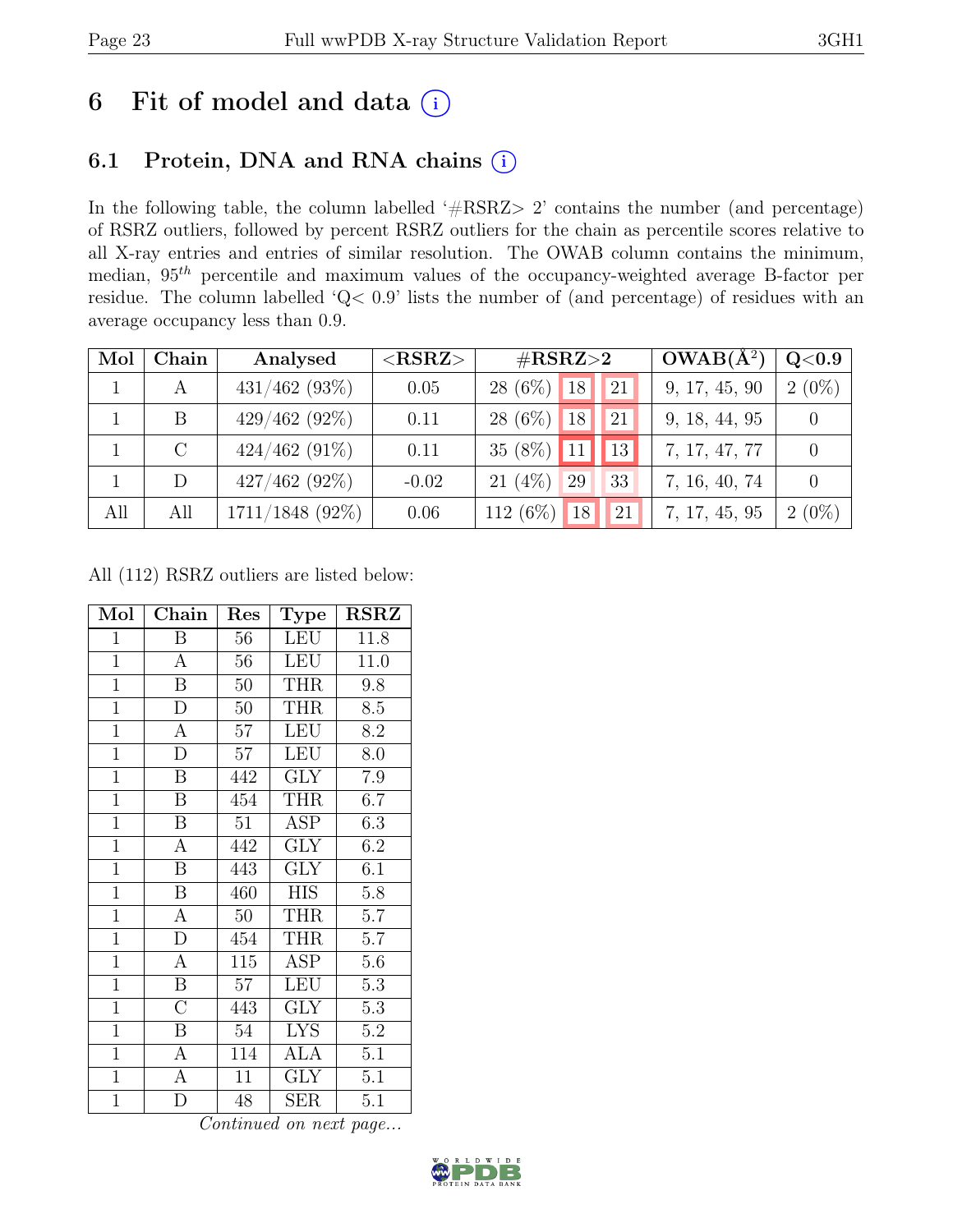| ł |
|---|
|---|

| $\overline{\text{Mol}}$ | . <i>.</i><br>Chain                 | $\mathbf{r}$<br>Res | $\cdots$ $\cdots$<br>$\overline{\mathrm{T}}$ ype | <b>RSRZ</b>      |
|-------------------------|-------------------------------------|---------------------|--------------------------------------------------|------------------|
| $\overline{1}$          | $\overline{\rm D}$                  | 113                 | LEU                                              | 5.1              |
| $\overline{1}$          | $\overline{C}$                      | 56                  | <b>LEU</b>                                       | 4.9              |
| $\overline{1}$          | $\overline{C}$                      | 10                  | $\overline{ALA}$                                 | 4.8              |
| $\mathbf{1}$            | $\overline{A}$                      | $27\,$              | THR                                              | $4.8\,$          |
| $\overline{1}$          | $\overline{D}$                      | $54\,$              | <b>LYS</b>                                       | 4.8              |
| $\overline{1}$          | $\boldsymbol{A}$                    | 113                 | <b>LEU</b>                                       | 4.8              |
| $\overline{1}$          | $\boldsymbol{B}$                    | 459                 | <b>HIS</b>                                       | 4.7              |
| $\overline{1}$          | $\overline{C}$                      | 441                 | <b>PRO</b>                                       | 4.7              |
| $\overline{1}$          | $\overline{C}$                      | 453                 | <b>VAL</b>                                       | 4.6              |
| $\overline{1}$          | $\overline{A}$                      | 441                 | <b>PRO</b>                                       | $\overline{4.5}$ |
| $\overline{1}$          | $\overline{A}$                      | 30                  | <b>SER</b>                                       | 4.5              |
| $\overline{1}$          | $\overline{C}$                      | 444                 | $\overline{\text{SER}}$                          | $\overline{4.5}$ |
| $\mathbf{1}$            | $\overline{\rm C}$                  | 113                 | LEU                                              | 4.4              |
| $\mathbf{1}$            | $\overline{B}$                      | 29                  | <b>SER</b>                                       | $\overline{4.2}$ |
| $\overline{1}$          | $\overline{B}$                      | 441                 | <b>PRO</b>                                       | $\overline{4.2}$ |
| $\overline{1}$          | $\overline{\rm C}$                  | 29                  | SER                                              | 4.2              |
| $\overline{1}$          | $\overline{\mathbf{B}}$             | 445                 | <b>ALA</b>                                       | $\overline{4.1}$ |
| $\mathbf{1}$            | $\overline{C}$                      | 445                 | <b>ALA</b>                                       | 4.1              |
| $\mathbf{1}$            | $\overline{A}$                      | $55\,$              | $\overline{\text{GLU}}$                          | 4.0              |
| $\overline{1}$          | $\overline{D}$                      | 56                  | LEU                                              | 4.0              |
| $\overline{1}$          | $\overline{\rm C}$                  | 376                 | <b>LEU</b>                                       | 4.0              |
| $\overline{1}$          | $\overline{\mathbf{B}}$             | 124                 | <b>ALA</b>                                       | 4.0              |
| $\mathbf 1$             | A                                   | $51\,$              | <b>ASP</b>                                       | 4.0              |
| $\overline{1}$          | $\overline{A}$                      | 444                 | $\overline{\rm SER}$                             | 4.0              |
| $\overline{1}$          | $\overline{C}$                      | $\overline{53}$     | <b>SER</b>                                       | 3.9              |
| $\overline{1}$          | $\overline{\mathbf{B}}$             | 444                 | <b>SER</b>                                       | 3.9              |
| $\overline{1}$          | $\overline{\rm C}$                  | 409                 | $\rm{ARG}$                                       | $\overline{3.9}$ |
| $\overline{1}$          | $\overline{\rm C}$                  | 57                  | <b>LEU</b>                                       | $3.9\,$          |
| $\overline{1}$          | $\overline{A}$                      | 52                  | <b>ASN</b>                                       | 3.8              |
| 1                       | D                                   | 453                 | VAL                                              | 3.8              |
| $\overline{1}$          | $\overline{C}$                      | 377                 | <b>ASN</b>                                       | $\overline{3.7}$ |
| $\mathbf{1}$            | $\overline{D}$                      | 114                 | ALA                                              | $3.7\,$          |
| $\mathbf{1}$            | $\frac{\overline{C}}{\overline{A}}$ | 375                 | <b>HIS</b>                                       | $\overline{3.7}$ |
| $\mathbf{1}$            |                                     | 377                 | $\overline{\mathrm{ASN}}$                        | $3.\overline{7}$ |
| $\mathbf{1}$            | $\overline{A}$                      | 443                 | <b>GLY</b>                                       | 3.7              |
| $\overline{1}$          | $\overline{A}$                      | $\overline{54}$     | <b>LYS</b>                                       | $\overline{3.6}$ |
| $\mathbf{1}$            | $\overline{C}$                      | 48                  | <b>SER</b>                                       | 3.6              |
| $\mathbf{1}$            | $\overline{\rm A}$                  | 445                 | $\overline{\rm ALA}$                             | 3.6              |
| $\mathbf{1}$            | $\overline{B}$                      | 453                 | VAL                                              | 3.5              |
| $\mathbf{1}$            | $\overline{C}$                      | 378                 | <b>GLN</b>                                       | $3.5\,$          |
| $\mathbf{1}$            | $\overline{A}$                      | $59\,$              | <b>LYS</b>                                       | $\overline{3.5}$ |
| $\mathbf{1}$            | $\overline{\rm C}$                  | 49                  | <b>HIS</b>                                       | 3.4              |

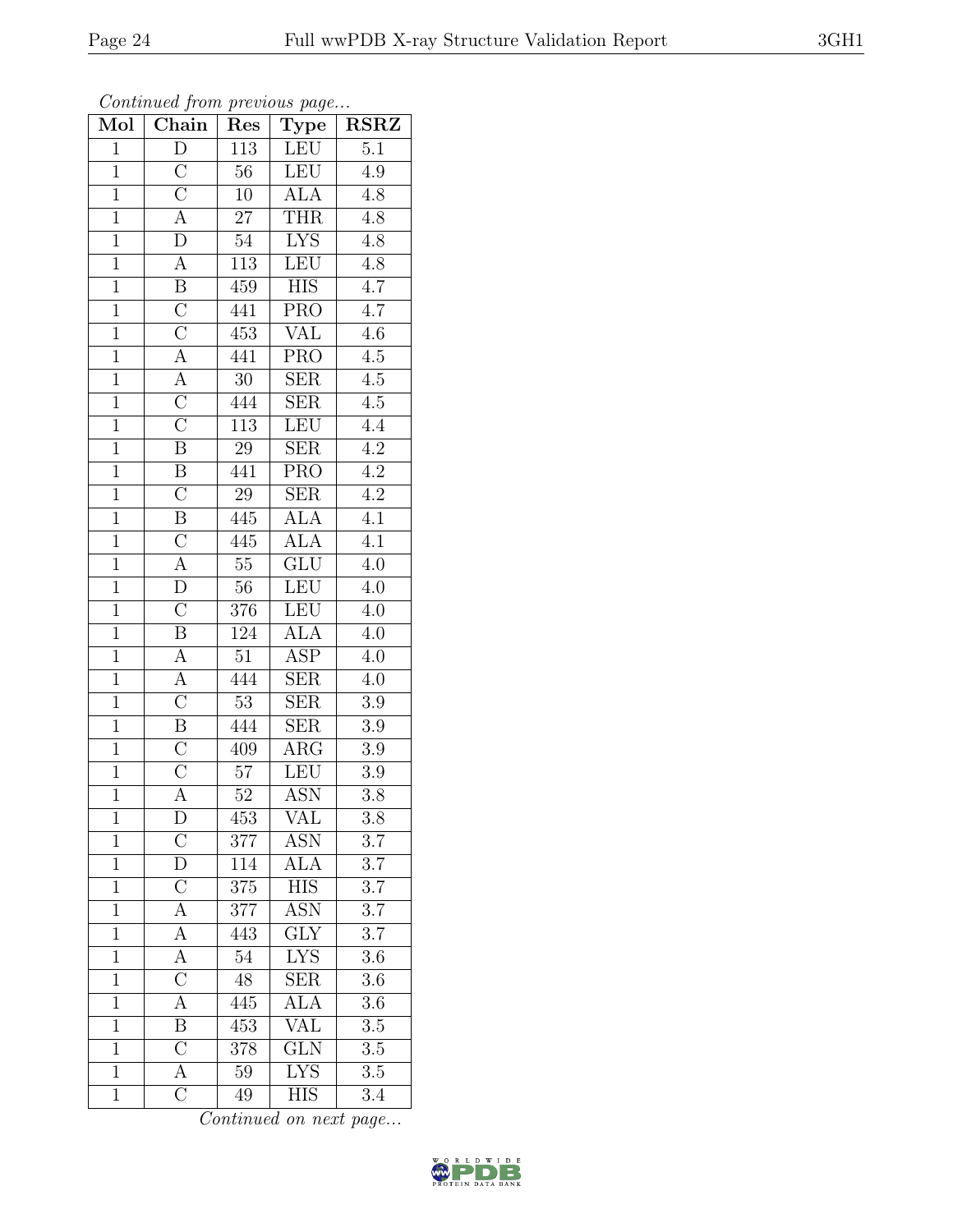| Mol            | Chain                               | Res              | Type                    | <b>RSRZ</b>      |
|----------------|-------------------------------------|------------------|-------------------------|------------------|
| $\mathbf{1}$   | $\overline{A}$                      | 31               | <b>ASP</b>              | 3.4              |
| $\overline{1}$ | B                                   | $\overline{52}$  | <b>ASN</b>              | $\overline{3.3}$ |
| $\mathbf{1}$   | $\overline{C}$                      | $\overline{11}$  | $\overline{\text{GLY}}$ | $\overline{3.3}$ |
| $\mathbf{1}$   |                                     | 122              | THR                     | $\overline{3.3}$ |
| $\overline{1}$ | $\frac{\overline{B}}{C}$            | $\overline{451}$ | <b>LYS</b>              | $\overline{3.2}$ |
| $\mathbf{1}$   | $\overline{\rm D}$                  | 122              | <b>THR</b>              | $\overline{3.1}$ |
| $\overline{1}$ | $\overline{D}$                      | $\overline{11}$  | $\overline{\text{GLY}}$ | $\overline{3.1}$ |
| $\overline{1}$ | $\overline{D}$                      | $58\,$           | $\overline{\text{ASP}}$ | $\overline{3.1}$ |
| $\mathbf{1}$   | $\overline{C}$                      | 410              | <b>HIS</b>              | $3.0\,$          |
| $\overline{1}$ | $\overline{\mathbf{B}}$             | $\overline{55}$  | $\overline{\text{GLU}}$ | $\overline{2.9}$ |
| $\overline{1}$ | $\frac{\overline{C}}{\overline{A}}$ | 420              | <b>VAL</b>              | $\overline{2.9}$ |
| $\overline{1}$ |                                     | <sup>122</sup>   | <b>THR</b>              | $\overline{2.9}$ |
| $\overline{1}$ |                                     | $\overline{53}$  | $\overline{\text{SER}}$ | $\overline{2.9}$ |
| $\mathbf{1}$   | $\frac{\overline{A}}{\overline{B}}$ | 461              | $\overline{HIS}$        | $\overline{2.9}$ |
| $\overline{1}$ |                                     | $\overline{367}$ | $\overline{\text{GLU}}$ | $\overline{2.9}$ |
| $\overline{1}$ | $\overline{\rm D}$                  | $\overline{12}$  | ${\rm SER}$             | $2.\overline{8}$ |
| $\overline{1}$ | $\overline{B}$                      | $\overline{58}$  | <b>ASP</b>              | $\overline{2.8}$ |
| $\overline{1}$ | $\overline{\rm C}$                  | $47\,$           | $\operatorname{GLY}$    | $2.\overline{8}$ |
| $\overline{1}$ | $\overline{\mathbf{B}}$             | $\overline{53}$  | $\overline{\text{SER}}$ | $2.8\,$          |
| $\overline{1}$ | $\overline{A}$                      | 456              | $\overline{\text{GLY}}$ | $2.8\,$          |
| $\overline{1}$ | $\overline{B}$                      | 409              | $\rm{ARG}$              | $2.8\,$          |
| $\overline{1}$ | $\overline{A}$                      | $\overline{12}$  | $\overline{\text{SER}}$ | $\overline{2.8}$ |
| $\mathbf{1}$   | $\overline{\rm D}$                  | $59\,$           | <b>LYS</b>              | $2.8\,$          |
| $\overline{1}$ | $\overline{B}$                      | 113              | LEU                     | $2.7\,$          |
| $\overline{1}$ | $\overline{C}$                      | 447              | $\overline{\text{GLU}}$ | $\overline{2.7}$ |
| $\overline{1}$ | $\overline{D}$                      | $10\,$           | <b>ALA</b>              | $2.7\,$          |
| $\overline{1}$ | $\overline{C}$                      | $\overline{52}$  | <b>ASN</b>              | $\overline{2.7}$ |
| $\overline{1}$ | $\overline{\rm C}$                  | 442              | $\overline{\text{GLY}}$ | $2.7\,$          |
| $\overline{1}$ | $\overline{\text{D}}$               | $\overline{2}$   | SER                     | $\overline{2.7}$ |
| $\mathbf 1$    | $\overline{\rm C}$                  | $\overline{55}$  | $\overline{\text{GLU}}$ | 2.6              |
| $\overline{1}$ | D                                   | 49               | <b>HIS</b>              | $2.6\,$          |
| $\mathbf{1}$   | $\frac{\overline{D}}{C}$            | 409              | $\rm{ARG}$              | $\overline{2.6}$ |
| $\mathbf{1}$   |                                     | 419              | <b>PRO</b>              | $2.5\,$          |
| $\overline{1}$ | $\overline{\rm C}$                  | $4\overline{17}$ | $\overline{\text{GLY}}$ | $\overline{2.5}$ |
| $\mathbf{1}$   | $\overline{C}$                      | $54\,$           | ${\rm LYS}$             | $2.\overline{5}$ |
| $\overline{1}$ | $\overline{A}$                      | 376              | LEU                     | $\overline{2.5}$ |
| $\mathbf{1}$   | $\overline{\rm C}$                  | 371              | <b>ASN</b>              | 2.5              |
| $\mathbf 1$    | $\overline{B}$                      | 10               | <b>ALA</b>              | 2.4              |
| $\mathbf{1}$   | $\overline{\rm D}$                  | 31               | $A\overline{SP}$        | $2\overline{.3}$ |
| $\overline{1}$ | А                                   | 460              | <b>HIS</b>              | 2.3              |
| $\mathbf{1}$   | $\overline{\mathrm{B}}$             | 123              | $\overline{\text{ASN}}$ | 2.2              |
| $\mathbf{1}$   | B                                   | 12               | <b>SER</b>              | 2.2              |